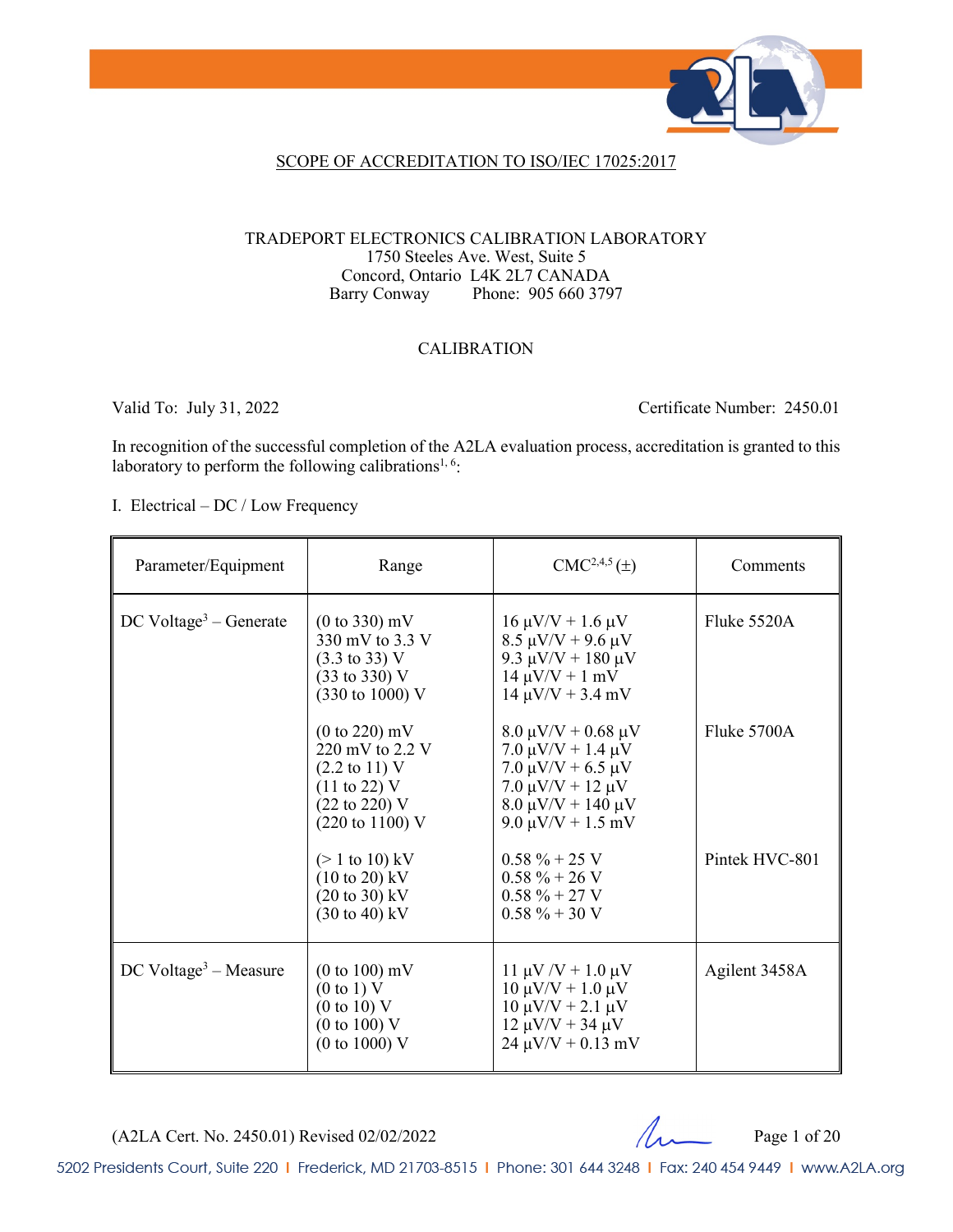| Parameter/Equipment                           | Range                                                                                                                                                  | $CMC2, 4, 5(\pm)$                                                                                                                          | Comments                                                       |
|-----------------------------------------------|--------------------------------------------------------------------------------------------------------------------------------------------------------|--------------------------------------------------------------------------------------------------------------------------------------------|----------------------------------------------------------------|
| $DC$ Voltage <sup>3</sup> – Measure<br>(cont) | 100 V to 15 kV                                                                                                                                         | 3.9%                                                                                                                                       | Tektronix P6015A with 1<br>$M\Omega$ impedance<br>oscilloscope |
|                                               | $(0.5 \text{ to } 6) \text{ kV}$<br>$($ > 6 to 10) kV                                                                                                  | $0.035 \% + 0.58 V$<br>$0.035 \% + 5.8 V$                                                                                                  | Vitrek 4700                                                    |
|                                               | $(> 10 \text{ to } 40) \text{ kV}$<br>$(40 \text{ to } 70) \text{ kV}$<br>$(70 \text{ to } 100) \text{ kV}$                                            | $0.058 \% + 5.8 V$<br>$0.058 \% + 58 V$<br>$0.058 \% + 0.12$ kV                                                                            | Vitrek $4700 + V$ itrek<br>HVL-100 probe                       |
| $DC$ Current <sup>3</sup> – Generate          | (0 to 330) $\mu$ A<br>330 µA to 3.3 mA<br>$(3.3 \text{ to } 33) \text{ mA}$<br>$(33 \text{ to } 330) \text{ mA}$<br>330 mA to 1.1 A                    | $120 \mu A/A + 16 nA$<br>$78 \mu A/A + 52 nA$<br>$78 \mu A/A + 0.37 \mu A$<br>$78 \mu A/A + 7.0 \mu A$<br>$0.016 \% + 52 \mu A$            | Fluke 5520A                                                    |
|                                               | $(1.1 \text{ to } 3)$ A<br>$(3 \text{ to } 11)$ A<br>$(11 \text{ to } 20.5)$ A                                                                         | $0.029 \% + 0.19$ mA<br>$0.039\% + 0.74 \text{ mA}$<br>$0.078 \% + 2.4 mA$                                                                 |                                                                |
|                                               | $(> 20 \text{ to } 50)$ A<br>$(50 \text{ to } 100)$ A<br>$(100 \text{ to } 500)$ A<br>$(500 \text{ to } 1000)$ A                                       | $0.19\% + 0.20\text{ A}$<br>$0.20 \% + 0.40 A$<br>$0.20 \% + 1.0 A$<br>$0.21 \% + 1.8 A$                                                   | Fluke $5520A +$<br>Fluke 5500A/COIL                            |
|                                               | $(>20 \text{ to } 120)$ A                                                                                                                              | $0.01 \% + 0.13 A$                                                                                                                         | APM SPS40VDC1000W                                              |
|                                               | $(0 \text{ to } 220) \mu A$<br>$220 \mu A$ to $2.2 \mu A$<br>$(2.2 \text{ to } 22) \text{ mA}$<br>$(22 \text{ to } 220) \text{ mA}$<br>220 mA to 2.2 A | $50 \mu A/A + 10 nA$<br>50 $\mu$ A/A + 22 nA<br>50 μA/A + 0.25 μA<br>60 $\mu$ A/A + 1.8 $\mu$ A<br>$80 \mu A/A + 59 \mu A$                 | Fluke 5700A                                                    |
| $DC$ Current <sup>3</sup> – Measure           | (0 to 100) $\mu$ A<br>$100 \mu A$ to $1 \text{ mA}$<br>$(1 to 10)$ mA<br>$(10 \text{ to } 100) \text{ mA}$<br>100 mA to 1 A                            | $25 \mu A/A + 2.1 \text{ nA}$<br>$25 \mu A/A + 17 nA$<br>$25 \mu A/A + 0.17 \mu A$<br>$40 \mu A/A + 2.4 \mu A$<br>$120 \mu A/A + 50 \mu A$ | Agilent 3458A                                                  |
|                                               | $(1 \text{ to } 3)$ A<br>$(3 \text{ to } 10)$ A                                                                                                        | $0.016 \% + 4.4 mA$<br>$0.039\% + 4.4 \text{ mA}$                                                                                          | Fluke 8846A                                                    |
|                                               | $(10 to 20)$ A                                                                                                                                         | $0.21 \% + 9.7 mA$                                                                                                                         | Agilent 3458A &<br>50 A/50 mV current<br>shunt                 |

 $(A2LA$  Cert. No. 2450.01) Revised 02/02/2022 Page 2 of 20

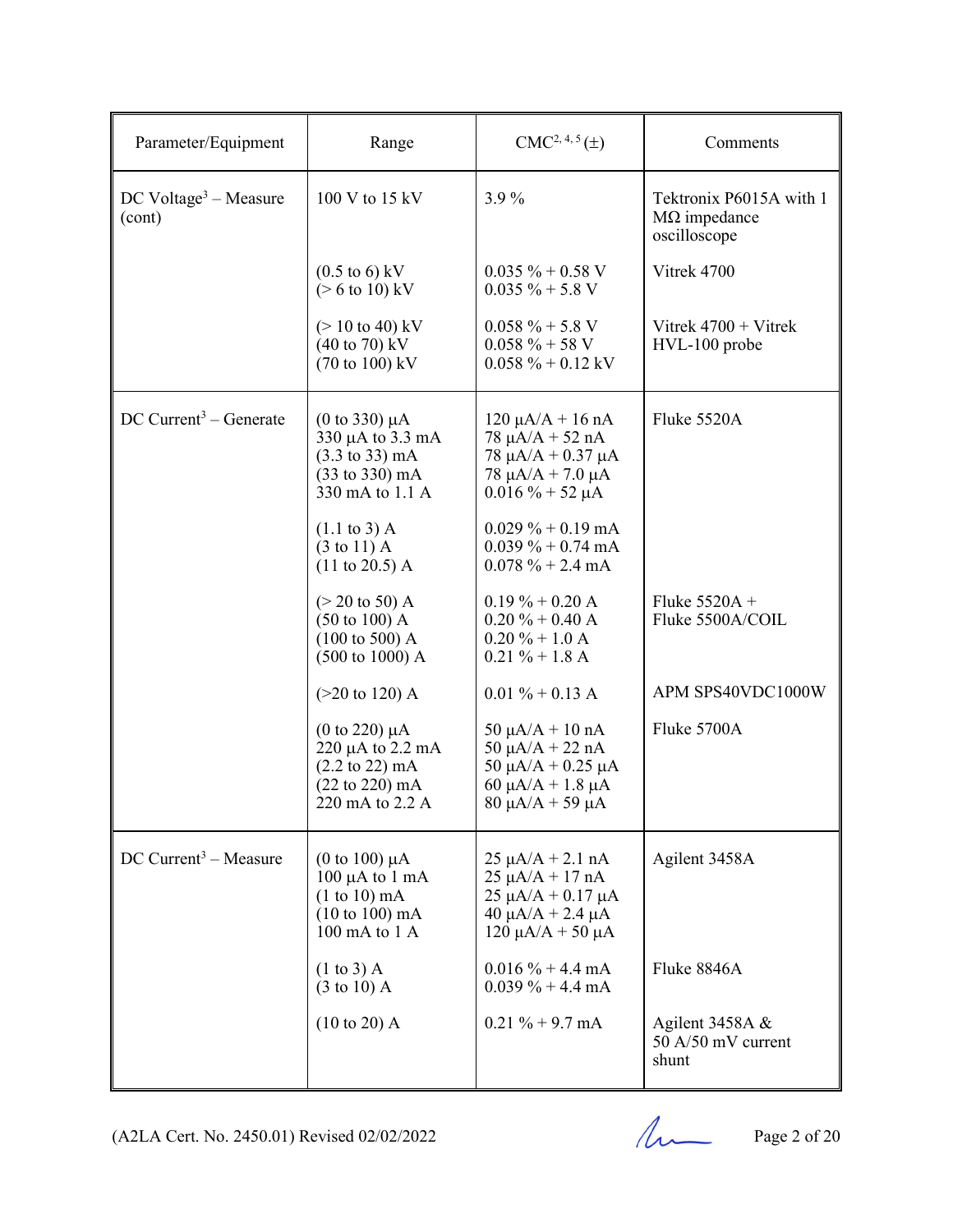| Parameter/Equipment                                              | Range                                                                                                                                                                                                                                                                                                                                                                                                                                                                                                                                                                                                                                                                         | $CMC2, 4, 5(\pm)$                                                                                                                                                                                                                                                                                                                                                                                                                                                                                                                                                                                                                                                    | Comments      |
|------------------------------------------------------------------|-------------------------------------------------------------------------------------------------------------------------------------------------------------------------------------------------------------------------------------------------------------------------------------------------------------------------------------------------------------------------------------------------------------------------------------------------------------------------------------------------------------------------------------------------------------------------------------------------------------------------------------------------------------------------------|----------------------------------------------------------------------------------------------------------------------------------------------------------------------------------------------------------------------------------------------------------------------------------------------------------------------------------------------------------------------------------------------------------------------------------------------------------------------------------------------------------------------------------------------------------------------------------------------------------------------------------------------------------------------|---------------|
| $Resistance3 - Measure$<br>$(2\text{-wire}$ and $4\text{-wire})$ | (0 to 10) $\Omega$<br>$(10 \text{ to } 100) \Omega$<br>$100 \Omega$ to $1 k\Omega$<br>$(1 \text{ to } 10) \text{ k}\Omega$<br>$(10 \text{ to } 100) \text{ k}\Omega$<br>$100 \text{ k}\Omega$ to $1 \text{ M}\Omega$<br>$(1 \text{ to } 10) \text{ M}\Omega$<br>$(10 \text{ to } 100) \text{ M}\Omega$<br>$100 \text{ M}\Omega$ to 1 GΩ                                                                                                                                                                                                                                                                                                                                       | $18 \mu\Omega/\Omega + 0.11 \text{ m}\Omega$<br>$15 \mu\Omega/\Omega + 1.0 \text{ m}\Omega$<br>$13 \mu\Omega/\Omega$ + 7.5 m $\Omega$<br>$13 \mu\Omega/\Omega + 75 \mu\Omega$<br>13 $\mu\Omega/\Omega$ + 0.75 $\Omega$<br>$18 \mu\Omega/\Omega$ + 8.3 $\Omega$<br>53 $\mu\Omega/\Omega$ + 0.20 k $\Omega$<br>$0.050\% + 0.24\ k\Omega$<br>$0.50 \% + 0.24 M\Omega$                                                                                                                                                                                                                                                                                                   | Agilent 3458A |
| $Resistance3 - Generate$                                         | $(0 \text{ to } 1) \Omega$<br>$(11 \text{ to } 33) \Omega$<br>$(33 \text{ to } 110) \Omega$<br>$(110 \text{ to } 330) \Omega$<br>330 $\Omega$ to 1.1 k $\Omega$<br>$(1.1 \text{ to } 3.3) \text{ k}\Omega$<br>$(3.3 \text{ to } 11) \text{ k}\Omega$<br>$(11 \text{ to } 33) \text{ k}\Omega$<br>$(33 \text{ to } 110) \text{ k}\Omega$<br>$(110 \text{ to } 330) \text{ k}\Omega$<br>330 k $\Omega$ to 1.1 M $\Omega$<br>$(1.1 \text{ to } 3.3) \text{ M}\Omega$<br>$(3.3 \text{ to } 11) \text{ M}\Omega$<br>$(11 \text{ to } 33) \text{ M}\Omega$<br>$(33 \text{ to } 110) \text{ M}\Omega$<br>$(110 \text{ to } 330) \text{ M}\Omega$<br>330 M $\Omega$ to 1.1 G $\Omega$ | $31 \mu\Omega/\Omega + 0.79 \text{ m}\Omega$<br>$23 \mu\Omega/\Omega + 1.2 \text{ m}\Omega$<br>$22 \mu\Omega/\Omega + 1.5 \text{ m}\Omega$<br>$22 \mu\Omega/\Omega + 0.024 \Omega$<br>$22 \mu\Omega/\Omega + 0.0059 \Omega$<br>$22 \mu\Omega/\Omega + 0.030 \Omega$<br>$22 \mu\Omega/\Omega + 0.083 \Omega$<br>$22 \mu\Omega/\Omega + 0.30 \Omega$<br>$22 \mu\Omega/\Omega$ + 0.90 $\Omega$<br>$25 \mu\Omega/\Omega$ + 2.7 $\Omega$<br>$25 \mu\Omega/\Omega$ + 8.4 $\Omega$<br>$47 \mu\Omega/\Omega + 48 \Omega$<br>$0.010\% + 200\Omega$<br>$0.019\% + 2.7 \text{ k}\Omega$<br>$0.039\% + 9.4 \text{ k}\Omega$<br>$0.23 \% + 110 k\Omega$<br>$1.2 \% + 1.3 M\Omega$ | Fluke 5520A   |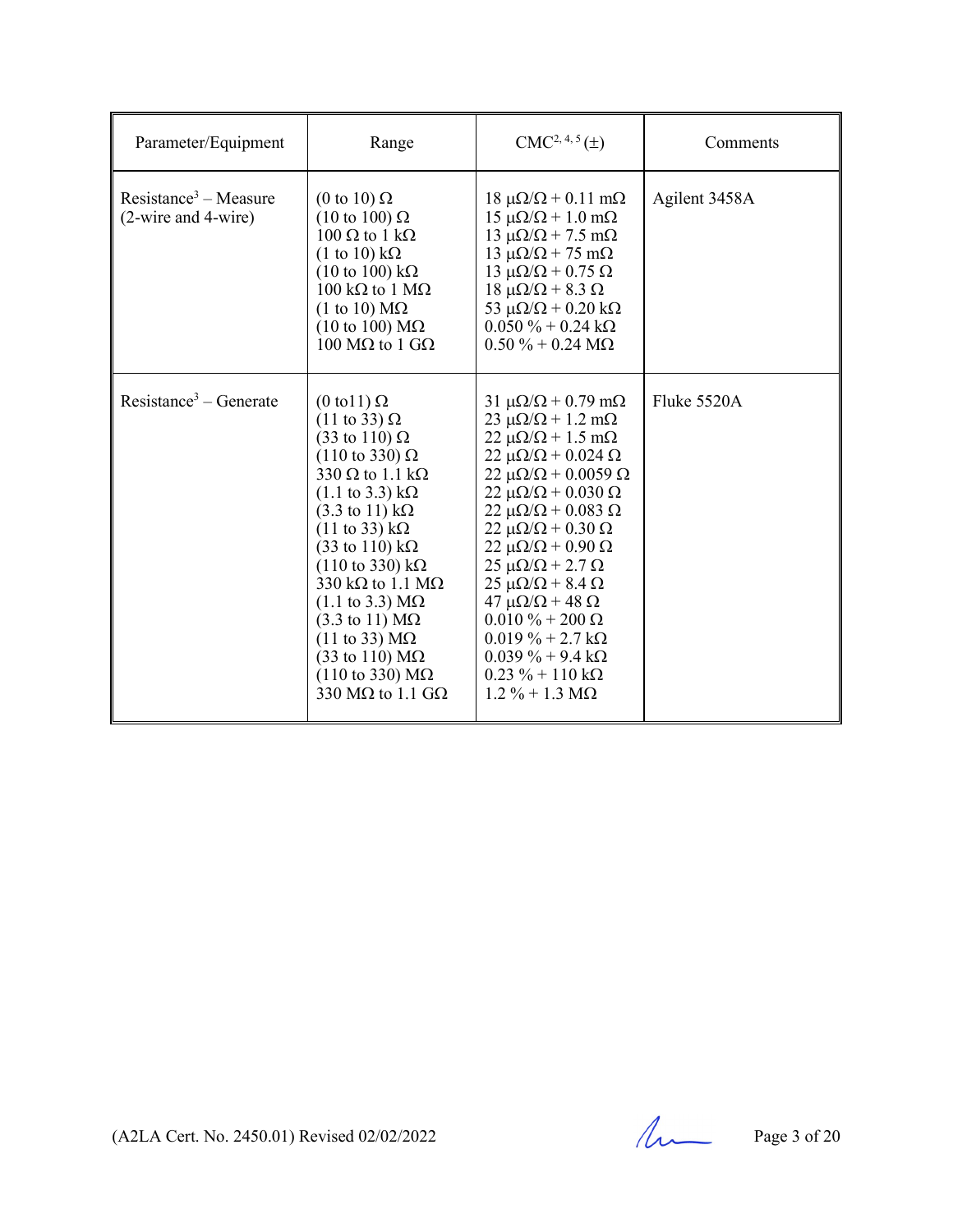| Parameter/Equipment                                                  | Range                                                                                                                                                                                                                                                                                                                                              | $CMC2, 4, 5(\pm)$                                                                                                                                                                                                                                                                                                                                        | Comments                                      |
|----------------------------------------------------------------------|----------------------------------------------------------------------------------------------------------------------------------------------------------------------------------------------------------------------------------------------------------------------------------------------------------------------------------------------------|----------------------------------------------------------------------------------------------------------------------------------------------------------------------------------------------------------------------------------------------------------------------------------------------------------------------------------------------------------|-----------------------------------------------|
| Resistance – Generate,<br>(2-wire and 4-wire)<br><b>Fixed Points</b> | $0\,\Omega$<br>$1 \Omega$<br>$1.9 \Omega$<br>$10 \Omega$<br>$19 \Omega$<br>$100 \Omega$<br>$190 \Omega$<br>$1 \text{ k}\Omega$<br>$1.9 k\Omega$<br>$10 \text{ k}\Omega$<br>$19 k\Omega$<br>$100 \text{ k}\Omega$<br>$190 \text{ k}\Omega$<br>$1 M\Omega$<br>$1.9 M\Omega$<br>$10 \text{ M}\Omega$<br>$19 \text{ M}\Omega$<br>$100 \text{ M}\Omega$ | $56 \mu\Omega$<br>$120 \mu\Omega$<br>$220 \mu\Omega$<br>$370 \mu\Omega$<br>$720 \mu\Omega$<br>$2.0 \text{ m}\Omega$<br>$3.0 \text{ m}\Omega$<br>$16 \text{ m}\Omega$<br>$32 \text{ mA}$<br>$120 \text{ m}\Omega$<br>$290 \text{ m}\Omega$<br>$1.7 \Omega$<br>$2.7 \Omega$<br>$25 \Omega$<br>$51 \Omega$<br>$490 \Omega$<br>$1.7 k\Omega$<br>$16 k\Omega$ | Fluke 5700A                                   |
|                                                                      | $0.001 \Omega$<br>$0.01 \Omega$<br>$0.1 \Omega$<br>$1\Omega$<br>$10 \Omega$<br>$100 \Omega$<br>$1 k\Omega$<br>$10 \text{ k}\Omega$<br>$100 \text{ k}\Omega$                                                                                                                                                                                        | $0.15 \mu\Omega$<br>$0.94 \mu\Omega$<br>$16 \mu\Omega$<br>$0.16 \text{ m}\Omega$<br>$0.73 \text{ m}\Omega$<br>$14 \text{ m}\Omega$<br>$87 \text{ m}\Omega$<br>$1.0 \Omega$<br>$23 \Omega$                                                                                                                                                                | <b>KAENAHO B CCCP</b><br>fixed value resistor |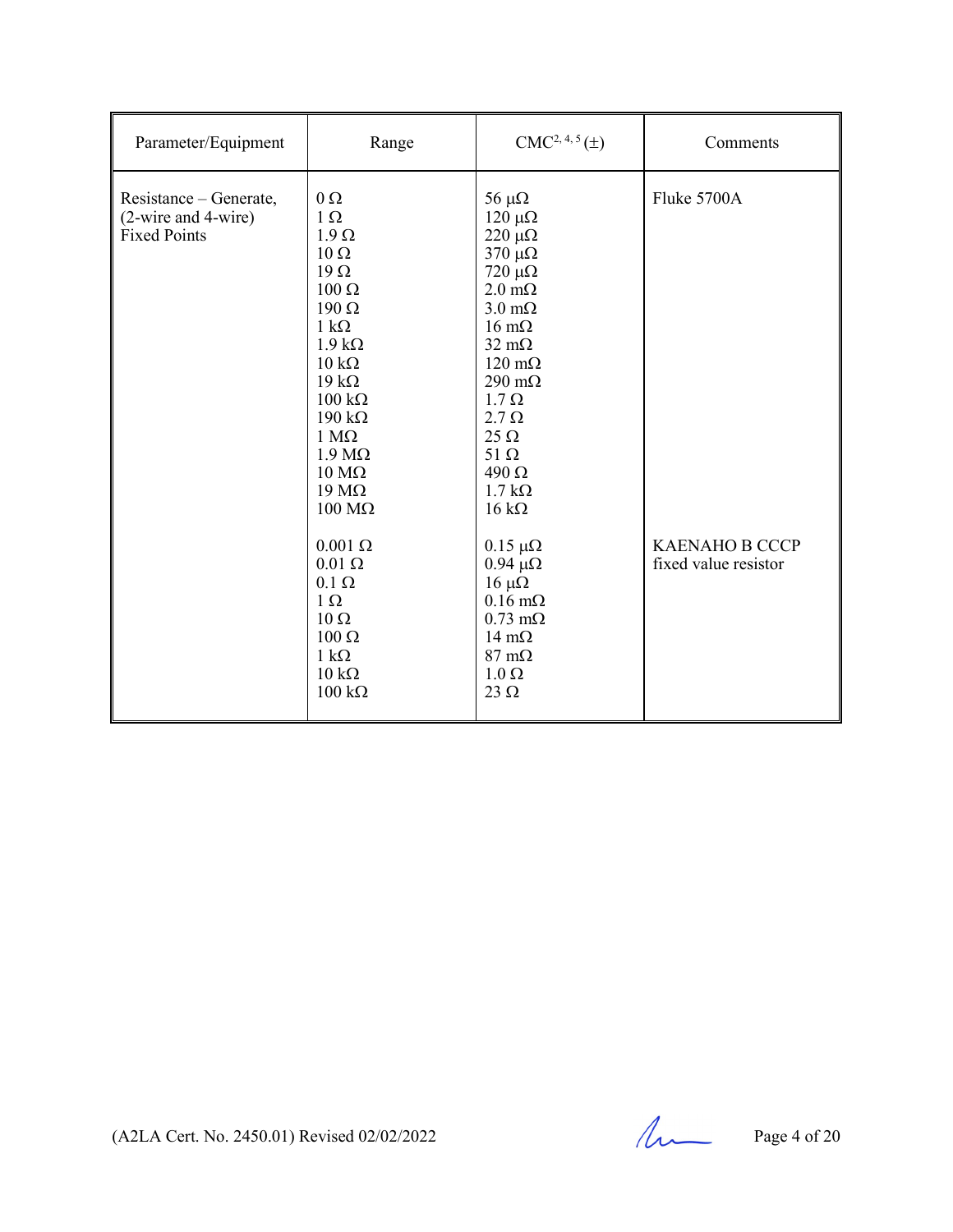| Parameter/Range                      | Frequency                                                                                                                                                                                                                         | $CMC2, 4, 5(\pm)$                                                                                                                                                                                      | Comments    |
|--------------------------------------|-----------------------------------------------------------------------------------------------------------------------------------------------------------------------------------------------------------------------------------|--------------------------------------------------------------------------------------------------------------------------------------------------------------------------------------------------------|-------------|
| $AC$ Voltage <sup>3</sup> – Generate |                                                                                                                                                                                                                                   |                                                                                                                                                                                                        |             |
| $(1 to 33)$ mV                       | $(10 \text{ to } 45)$ Hz<br>45 Hz to 10 kHz<br>$(10 \text{ to } 20) \text{ kHz}$<br>$(20 \text{ to } 50)$ kHz<br>$(50 \text{ to } 100) \text{ kHz}$<br>$(100 \text{ to } 500) \text{ kHz}$                                        | $0.062 \% + 5.0 \mu V$<br>$0.012 \% + 5.0 \mu V$<br>$0.016\% + 5.6 \,\mu\text{V}$<br>$0.078 \% + 7.7 \mu V$<br>$0.27 \% + 12 \mu V$<br>$0.62 \% + 45 \mu V$                                            | Fluke 5520A |
| $(33 \text{ to } 330) \text{ mV}$    | (10 to 45) Hz<br>45 Hz to 10 kHz<br>$(10 \text{ to } 20) \text{ kHz}$<br>$(20 \text{ to } 50) \text{ kHz}$<br>$(50 \text{ to } 100) \text{ kHz}$<br>(100 to 500) kHz                                                              | $0.023 \% + 25 \mu V$<br>$0.011\% + 11 \mu V$<br>$0.012 \% + 11 \mu V$<br>$0.027 \% + 33 \mu V$<br>$0.062 \% + 35 \mu V$<br>$0.16 \% + 93 \mu V$                                                       |             |
| 330 mV to 3.3 V                      | (10 to 45) Hz<br>45 Hz to 10 kHz<br>$(10 \text{ to } 20) \text{ kHz}$<br>$(20 \text{ to } 50)$ kHz<br>$(50 \text{ to } 100) \text{ kHz}$<br>$(100 \text{ to } 500) \text{ kHz}$                                                   | $0.023 \% + 150 \mu V$<br>$0.012 \% + 100 \mu V$<br>$0.015 \% + 100 \mu V$<br>$0.023 \% + 120 \mu V$<br>$0.054 \% + 220 \mu V$<br>$0.19\% + 1.0$ mV                                                    |             |
| $(3.3 \text{ to } 33) \text{ V}$     | $(10 \text{ to } 45)$ Hz<br>45 Hz to 10 kHz<br>$(10 to 20)$ kHz<br>$(20 \text{ to } 50) \text{ kHz}$<br>$(50 \text{ to } 100) \text{ kHz}$                                                                                        | $0.023 \% + 3.4$ mV<br>$0.012 \% + 1.0$ mV<br>$0.019\% + 1.1$ mV<br>$0.027 \% + 1.5$ mV<br>$0.070\% + 2.6$ mV                                                                                          |             |
| $(33 \text{ to } 330) \text{ V}$     | 45 Hz to 1 kHz<br>(1 to 10) kHz<br>$(10 \text{ to } 20) \text{ kHz}$<br>$(20 \text{ to } 50)$ kHz<br>$(50 \text{ to } 100) \text{ kHz}$                                                                                           | $0.015 \% + 12 mV$<br>$0.016\% + 13$ mV<br>$0.019\% + 14 \text{ mV}$<br>$0.023 \% + 31 mV$<br>$0.16\% + 49$ mV                                                                                         |             |
| (330 to 1020) V                      | 45 Hz to 1 kHz<br>(1 to 5) kHz<br>$(5 \text{ to } 10) \text{ kHz}$                                                                                                                                                                | $0.023 \% + 54 mV$<br>$0.019\% + 32 \text{ mV}$<br>$0.023 \% + 35$ mV                                                                                                                                  |             |
| $(1 to 2.2)$ mV                      | $(10 \text{ to } 20)$ Hz<br>$(20 \text{ to } 40) \text{ Hz}$<br>40 Hz to 20 kHz<br>$(20 \text{ to } 50)$ kHz<br>$(50 \text{ to } 100) \text{ kHz}$<br>$(100 \text{ to } 300) \text{ kHz}$<br>(300 to 500) kHz<br>500 kHz to 1 MHz | $0.055 \% + 4.5 \mu V$<br>$0.021 \% + 4.5 \mu V$<br>$0.011 \% + 4.5 \mu V$<br>$0.037 \% + 4.5 \mu V$<br>$0.085 \% + 7.0 \mu V$<br>$0.11 \% + 13 \mu V$<br>$0.17 \% + 25 \mu V$<br>$0.34 \% + 25 \mu V$ | Fluke 5700A |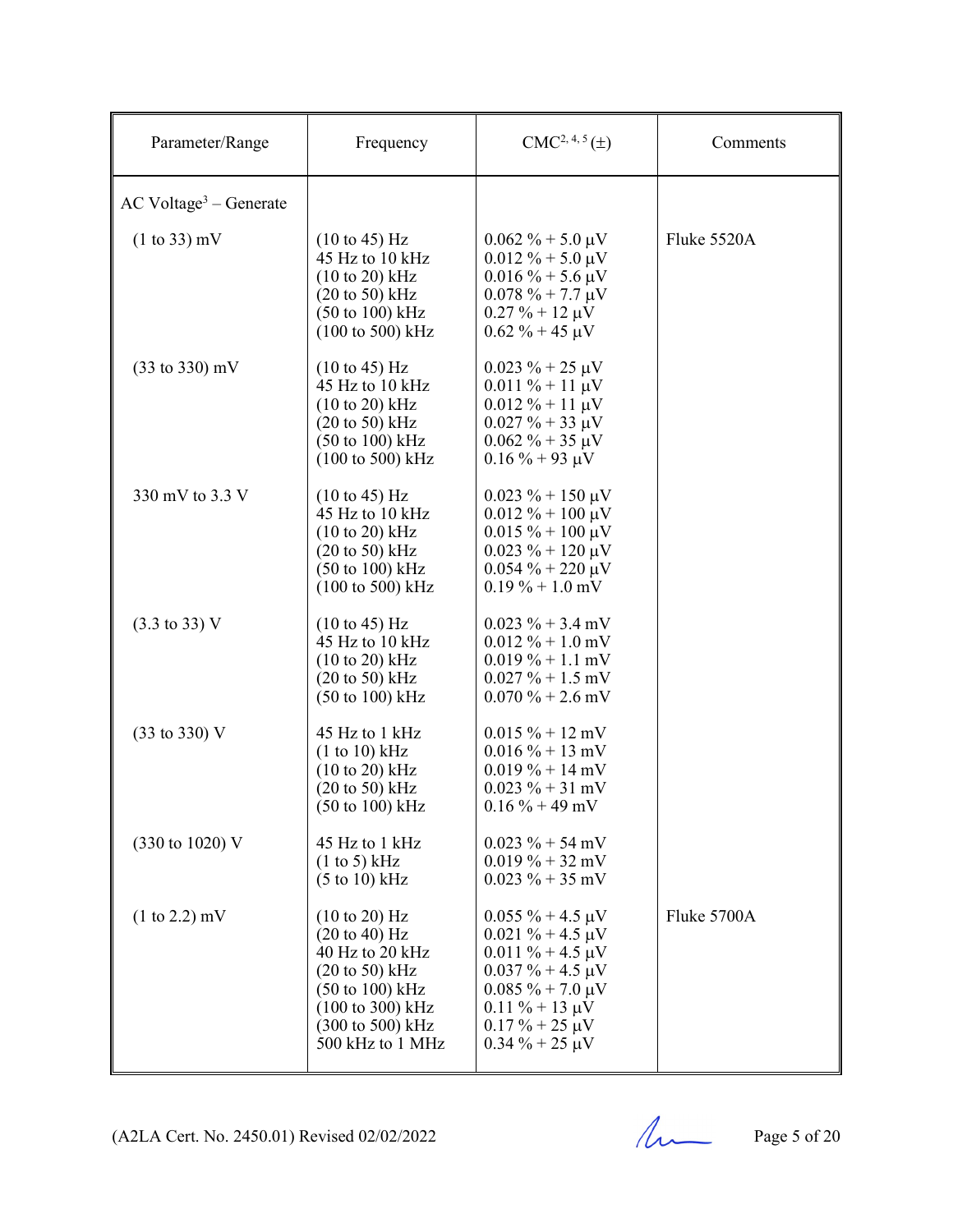| Parameter/Range                                | Frequency                                                                                                                                                                                                                                                    | $CMC2, 4, 5(\pm)$                                                                                                                                                                                          | Comments    |
|------------------------------------------------|--------------------------------------------------------------------------------------------------------------------------------------------------------------------------------------------------------------------------------------------------------------|------------------------------------------------------------------------------------------------------------------------------------------------------------------------------------------------------------|-------------|
| $AC$ Voltage <sup>3</sup> – Generate<br>(cont) |                                                                                                                                                                                                                                                              |                                                                                                                                                                                                            |             |
| $(2.2 \text{ to } 22) \text{ mV}$              | $(10 \text{ to } 20)$ Hz<br>$(20 \text{ to } 40) \text{ Hz}$<br>40 Hz to 20 kHz<br>$(20 \text{ to } 50)$ kHz<br>$(50 \text{ to } 100) \text{ kHz}$<br>$(100 \text{ to } 300) \text{ kHz}$<br>(300 to 500) kHz<br>500 kHz to 1 MHz                            | $0.055 \% + 5.1 \mu V$<br>$0.021 \% + 5.2 \mu V$<br>$0.011 \% + 4.2 \mu V$<br>$0.037 \% + 5.1 \mu V$<br>$0.085 \% + 7.0 \mu V$<br>$0.11 \% + 12 \mu V$<br>$0.17 \% + 25 \mu V$<br>$0.34 \% + 25 \mu V$     | Fluke 5520A |
| $(22 \text{ to } 220) \text{ mV}$              | $(10 \text{ to } 20)$ Hz<br>$(20 \text{ to } 40) \text{ Hz}$<br>40 Hz to 20 kHz<br>$(20 \text{ to } 50) \text{ kHz}$<br>$(50 \text{ to } 100) \text{ kHz}$<br>(100 to 300) kHz<br>(300 to 500) kHz<br>500 kHz to 1 MHz                                       | $0.055 \% + 13 \mu V$<br>$0.021 \% + 8.0 \mu V$<br>$0.011 \% + 8.0 \mu V$<br>$0.037 \% + 8.0 \mu V$<br>$0.085 \% + 25 \mu V$<br>$0.11 \% + 25 \mu V$<br>$0.17 \% + 35 \mu V$<br>$0.34 \% + 80 \mu V$       |             |
| $(0.22 \text{ to } 2.2) \text{ V}$             | $(10 \text{ to } 20)$ Hz<br>$(20 \text{ to } 40) \text{ Hz}$<br>40 Hz to 20 kHz<br>$(20 \text{ to } 50) \text{ kHz}$<br>$(50 \text{ to } 100) \text{ kHz}$<br>$(100 \text{ to } 300) \text{ kHz}$<br>$(300 \text{ to } 500) \text{ kHz}$<br>500 kHz to 1 MHz | $0.050\% + 130 \,\mu\text{V}$<br>$0.016\% + 55 \mu V$<br>$0.0080\% + 41 \mu V$<br>$0.012 \% + 83 \mu V$<br>$0.025 \% + 140 \mu V$<br>$0.043 \% + 280 \mu V$<br>$0.11 \% + 530 \mu V$<br>$0.22 \% + 1.6$ mV |             |
| $(2.2 \text{ to } 22) \text{ V}$               | $(10 \text{ to } 20)$ Hz<br>$(20 \text{ to } 40) \text{ Hz}$<br>40 Hz to 20 kHz<br>$(20 \text{ to } 50)$ kHz<br>$(50 \text{ to } 100) \text{ kHz}$<br>(100 to 300) kHz<br>(300 to 500) kHz<br>500 kHz to 1 MHz                                               | $0.050\% + 1.3$ mV<br>$0.016 \% + 560 \mu V$<br>$0.008 \% + 440 \mu V$<br>$0.012 \% + 860 \mu V$<br>$0.025 \% + 1.3$ mV<br>$0.050\% + 3.3$ mV<br>$0.13\% + 7.5$ mV<br>$0.27 \% + 20$ mV                    |             |
| $(22 \text{ to } 220)$ V                       | $(10 \text{ to } 20)$ Hz<br>$(20 \text{ to } 40) \text{ Hz}$<br>40 Hz to 20 kHz<br>$(20 \text{ to } 50)$ kHz<br>$(50 \text{ to } 100) \text{ kHz}$                                                                                                           | $0.050\% + 13$ mV<br>$0.016\% + 5.8$ mV<br>$0.0080 \% + 5.1$ mV<br>$0.022 \% + 12$ mV<br>$0.050\% + 17$ mV                                                                                                 |             |
| $(220 \text{ to } 1100) \text{ V}$             | $(15 \text{ to } 50) \text{ Hz}$<br>50 Hz to 1 kHz                                                                                                                                                                                                           | $0.040 \% + 95$ mV<br>$0.0080 \% + 94 mV$                                                                                                                                                                  |             |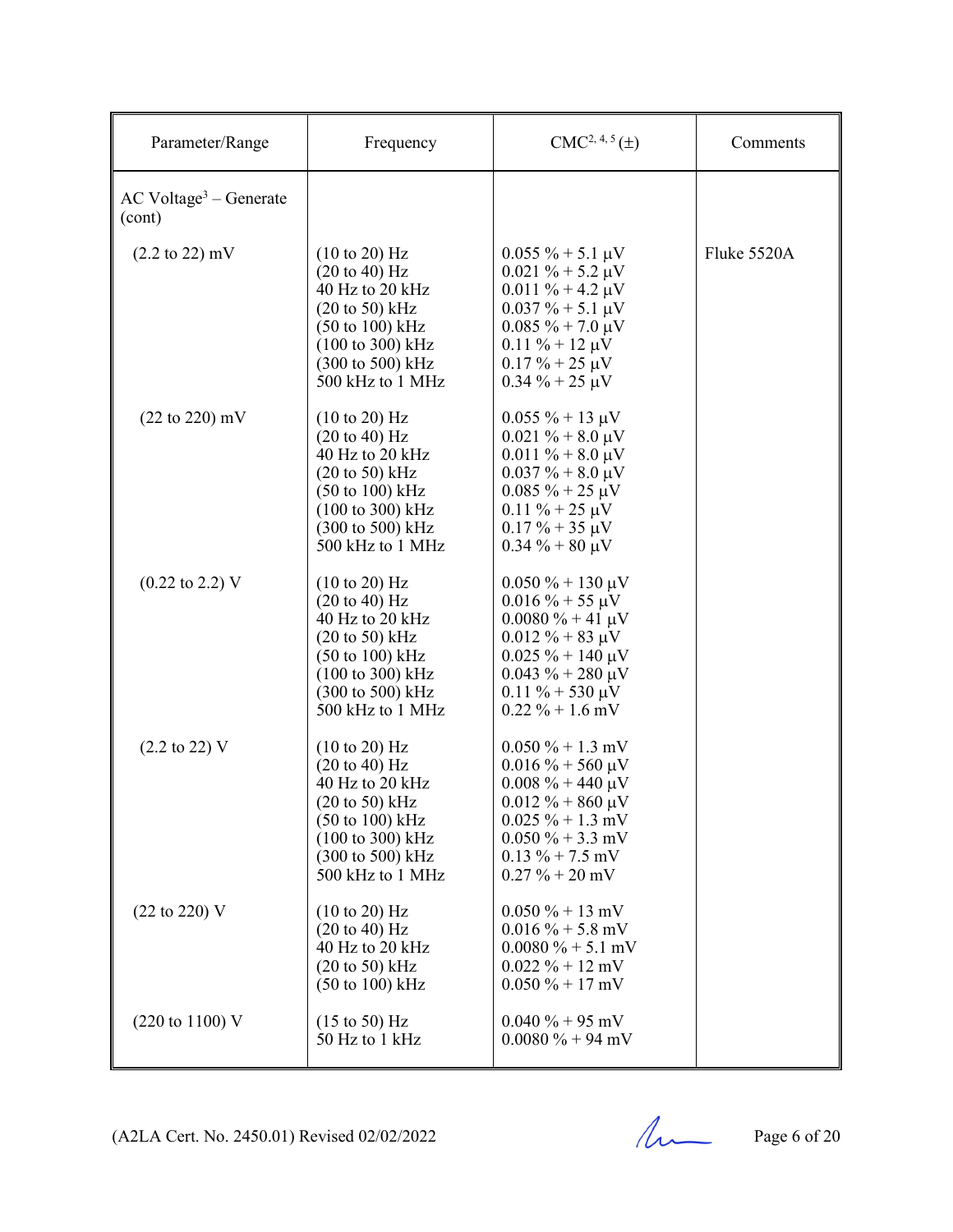| Parameter/Range                   | Frequency                                                                                                                                                                                                                                                                                                                         | $CMC2, 4, 5(\pm)$                                                                                                                                                                                                                                                                                                                          | Comments      |
|-----------------------------------|-----------------------------------------------------------------------------------------------------------------------------------------------------------------------------------------------------------------------------------------------------------------------------------------------------------------------------------|--------------------------------------------------------------------------------------------------------------------------------------------------------------------------------------------------------------------------------------------------------------------------------------------------------------------------------------------|---------------|
| $AC Voltage3 - Measure$           |                                                                                                                                                                                                                                                                                                                                   |                                                                                                                                                                                                                                                                                                                                            |               |
| $(1 to 10)$ mV                    | (1 to 40) Hz<br>40 Hz to 1 kHz<br>$(1 to 20)$ kHz<br>$(20 \text{ to } 50) \text{ kHz}$<br>$(50 \text{ to } 100) \text{ kHz}$<br>$(100 \text{ to } 300) \text{ kHz}$<br>300 kHz to 1 MHz                                                                                                                                           | $0.30 \mu V/V + 4.1 \mu V$<br>$0.20 \mu V/V + 3.0 \mu V$<br>$0.30 \mu V/V + 3.1 \mu V$<br>$1.0 \mu V/V + 3.1 \mu V$<br>5.0 $\mu$ V/V + 9.1 $\mu$ V<br>$40 \mu V/V + 66 \mu V$<br>$40 \mu V/V + 66 \mu V$                                                                                                                                   | Agilent 3458A |
| $(10 \text{ to } 100) \text{ mV}$ | (1 to 40) Hz<br>40 Hz to 1 kHz<br>$(1 to 20)$ kHz<br>$(20 \text{ to } 50)$ kHz<br>$(50 \text{ to } 100) \text{ kHz}$<br>(100 to 300) kHz<br>300 kHz to 1 MHz<br>(1 to 2) MHz<br>$(2 \text{ to } 4) \text{ MHz}$<br>(4 to 6) MHz<br>$(6 \text{ to } 8) \text{ MHz}$<br>$(8 \text{ to } 10) \text{ MHz}$                            | $72 nV/V + 7.0 \mu V$<br>$72 nV/V + 6.1 \mu V$<br>$0.14 \mu V/V + 8.1 \mu V$<br>$0.30 \mu V/V + 8.1 \mu V$<br>$0.80 \mu V/V + 37 \mu V$<br>$3.0 \mu V/V + 70 \mu V$<br>$10 \mu V/V + 70 \mu V$<br>$15 \mu V/V + 91 \mu V$<br>$40 \mu V/V + 0.72 \ mV$<br>$40 \mu V/V + 0.77 \text{ mV}$<br>$40 \mu V/V + 0.77 \ mV$<br>$0.015 \% + 2.3$ mV |               |
| $100$ mV to $1V$                  | (1 to 40) Hz<br>40 Hz to 1 kHz<br>$(1 to 20)$ kHz<br>$(20 \text{ to } 50) \text{ kHz}$<br>$(50 \text{ to } 100) \text{ kHz}$<br>$(100 \text{ to } 300) \text{ kHz}$<br>300 kHz to 1 MHz<br>(1 to 2) MHz<br>$(2 \text{ to } 4) \text{ MHz}$<br>(4 to 6) MHz<br>$(6 \text{ to } 8) \text{ MHz}$<br>$(8 \text{ to } 10) \text{ MHz}$ | $72 nV/V + 64 \mu V$<br>$72 nV/V + 54 \mu V$<br>$0.014 \% + 72 \mu V$<br>$0.030\% + 0.13$ mV<br>$0.080\% + 0.21$ mV<br>$0.30\% + 0.61$ mV<br>$1.0\% + 1.7$ mV<br>$1.5\% + 1.8$ mV<br>$4.0\% + 7.2$ mV<br>$4.0\% + 7.7$ mV<br>$4.0\% + 7.7$ mV<br>$15\% + 25\ mV$                                                                           |               |
| (1 to 10) V                       | (1 to 40) Hz<br>40 Hz to 1 kHz<br>$(1 to 20)$ kHz<br>$(20 \text{ to } 50)$ kHz<br>$(50 \text{ to } 100) \text{ kHz}$<br>$(100 \text{ to } 300) \text{ kHz}$<br>300 kHz to 1 MHz                                                                                                                                                   | $72 \mu V/V + 0.71 \ mV$<br>$72 \mu V/V + 0.54 \ mV$<br>$0.014 \% + 0.71$ mV<br>$0.030\% + 1.3$ mV<br>$0.080\% + 1.6$ mV<br>$0.30\% + 5.2$ mV<br>$1.0\% + 16$ mV                                                                                                                                                                           |               |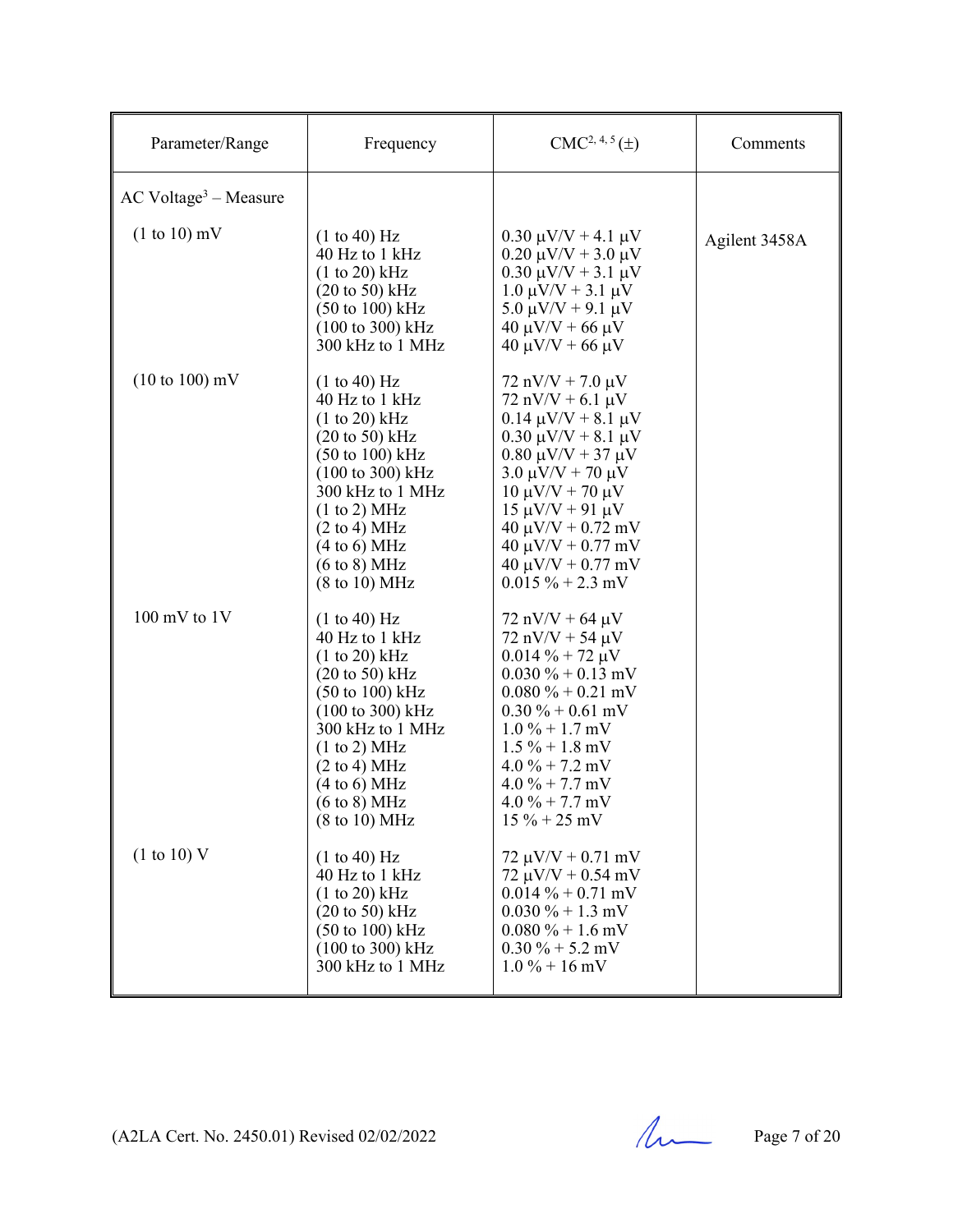| Parameter/Range                                                                                            | Frequency                                                                                                                                                    | $CMC2, 4, 5(\pm)$                                                                                                                                  | Comments                                                         |
|------------------------------------------------------------------------------------------------------------|--------------------------------------------------------------------------------------------------------------------------------------------------------------|----------------------------------------------------------------------------------------------------------------------------------------------------|------------------------------------------------------------------|
| $AC$ Voltage <sup>3</sup> – Measure                                                                        |                                                                                                                                                              |                                                                                                                                                    |                                                                  |
| $(10 \text{ to } 100)$ V                                                                                   | (1 to 40) Hz<br>40 Hz to 1 kHz<br>$(1 to 20)$ kHz<br>$(20 \text{ to } 50)$ kHz<br>$(50 \text{ to } 100) \text{ kHz}$<br>(100 to 300) kHz<br>300 kHz to 1 MHz | $0.020 \% + 9.3$ mV<br>$0.020 \% + 8.6$ mV<br>$0.020 \% + 12$ mV<br>$0.035 \% + 14$ mV<br>$0.12 \% + 34 mV$<br>$0.40\% + 35$ mV<br>$1.5\% + 35$ mV | Agilent 3458A                                                    |
| $(100 \text{ to } 700)$ V                                                                                  | (1 to 50) Hz<br>50 Hz to 1 kHz<br>(1 to 10) kHz                                                                                                              | $0.040\% + 87$ mV<br>$0.040 \% + 80$ mV<br>$0.060\% + 80$ mV                                                                                       |                                                                  |
| $100$ V to $15$ kV                                                                                         | $60$ Hz                                                                                                                                                      | $3.9\%$                                                                                                                                            | Tektronix<br>P6015A with<br>$1M\Omega$ impedance<br>oscilloscope |
| $(0.5 \text{ to } 5) \text{ kV}$<br>$(> 5 \text{ to } 10) \text{ kV}$                                      | 60 Hz                                                                                                                                                        | $0.14\% + 0.60$ V<br>$0.14\% + 29V$                                                                                                                | Vitrek 4700                                                      |
| $(> 10 \text{ to } 20) \text{ kV}$<br>$(20 \text{ to } 50) \text{ kV}$<br>$(50 \text{ to } 70) \text{ kV}$ | $60$ Hz                                                                                                                                                      | $0.14 \% + 29 V$<br>$0.14 \% + 58 V$<br>$0.14 \% + 0.12$ kV                                                                                        | Vitrek $4700 +$<br>Vitrek HVL-100<br>Probe                       |
| $100 V$ to $1 kV$                                                                                          | 400 Hz                                                                                                                                                       | $0.46 \% + 0.13$ V                                                                                                                                 | Vitrek 4700                                                      |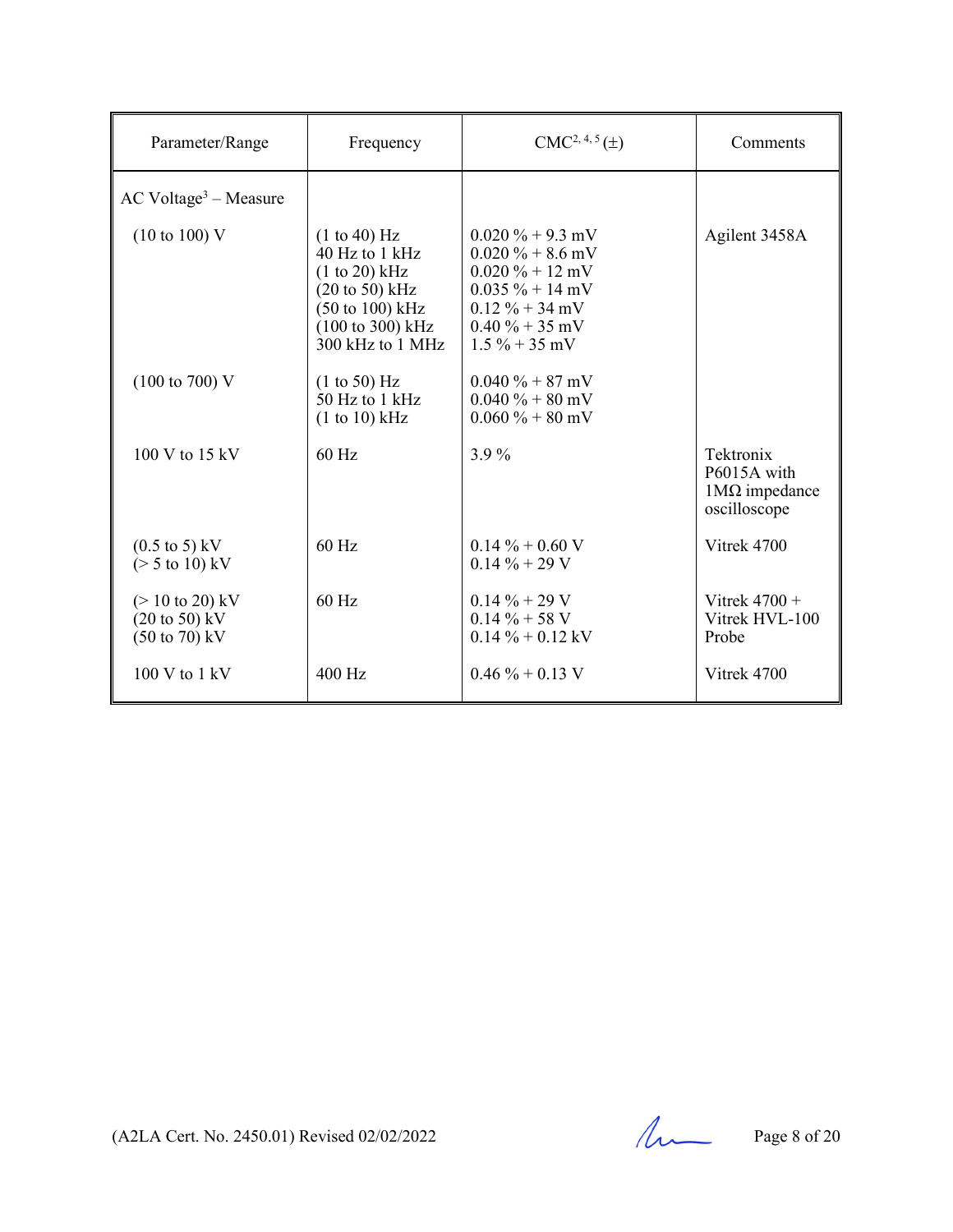| Parameter/Range                      | Frequency                                                                                                                                                       | $CMC2, 4, 5(\pm)$                                                                                                                                        | Comments    |
|--------------------------------------|-----------------------------------------------------------------------------------------------------------------------------------------------------------------|----------------------------------------------------------------------------------------------------------------------------------------------------------|-------------|
| $AC$ Current <sup>3</sup> – Generate |                                                                                                                                                                 |                                                                                                                                                          |             |
| $(29 \text{ to } 330) \mu\text{A}$   | $(10 \text{ to } 20)$ Hz<br>$(20 \text{ to } 45) \text{ Hz}$<br>45 Hz to 1 kHz<br>(1 to 5) kHz<br>$(5 \text{ to } 10) \text{ kHz}$<br>$(10 \text{ to } 30)$ kHz | $0.16 \% + 0.11 \mu A$<br>$0.12 \% + 0.10 \mu A$<br>$0.097 \% + 0.11 \mu A$<br>$0.23 \% + 0.16 \mu A$<br>$0.62 \% + 0.22 \mu A$<br>$1.2 \% + 0.41 \mu A$ | Fluke 5520A |
| $(0.33 \text{ to } 3.3) \text{ mA}$  | $(10 \text{ to } 20)$ Hz<br>$(20 \text{ to } 45) \text{ Hz}$<br>45 Hz to 1 kHz<br>(1 to 5) kHz<br>$(5 \text{ to } 10) \text{ kHz}$<br>$(10 to 30)$ kHz          | $0.16 \% + 0.49 \mu A$<br>$0.097\% + 0.42 \mu A$<br>$0.078 \% + 0.41 \mu A$<br>$0.16\% + 0.51 \mu A$<br>$0.39\% + 0.93 \mu A$<br>$0.78 \% + 2.8 \mu A$   |             |
| $(3.3 \text{ to } 33) \text{ mA}$    | (10 to 20) Hz<br>$(20 \text{ to } 45) \text{ Hz}$<br>45 Hz to 1 kHz<br>(1 to 5) kHz<br>$(5 \text{ to } 10) \text{ kHz}$<br>$(10 \text{ to } 30) \text{ kHz}$    | $0.14\% + 4.5 \mu A$<br>$0.070 \% + 4.3 \mu A$<br>$0.031 \% + 4.1 \mu A$<br>$0.062 \% + 5.0 \mu A$<br>$0.16\% + 9.0 \mu A$<br>$0.31 \% + 21 \mu A$       |             |
| $(0 \text{ to } 220) \mu A$          | $(10 \text{ to } 20)$ Hz<br>$(20 \text{ to } 40) \text{ Hz}$<br>40 Hz to 1 kHz<br>$(1 \text{ to } 5)$ kHz<br>$(5 \text{ to } 10) \text{ kHz}$                   | $0.070 \% + 28 nA$<br>$0.035 \% + 24 nA$<br>$0.014 \% + 21 nA$<br>$0.060 \% + 42 nA$<br>$0.16\% + 82 \text{ nA}$                                         | Fluke 5700A |
| 220 $\mu$ A to 2.2 mA                | $(10 \text{ to } 20)$ Hz<br>$(20 \text{ to } 40) \text{ Hz}$<br>40 Hz to 1 kHz<br>(1 to 5) kHz<br>$(5 \text{ to } 10) \text{ kHz}$                              | $0.070\% + 140\text{ nA}$<br>$0.035 \% + 170 \text{ nA}$<br>$0.014 \% + 140 nA$<br>$0.060 \% + 420 nA$<br>$0.16 \% + 810 nA$                             |             |
| $(2.2 \text{ to } 22) \text{ mA}$    | $(10 \text{ to } 20)$ Hz<br>$(20 \text{ to } 40) \text{ Hz}$<br>40 Hz to 1 kHz<br>$(1 \text{ to } 5)$ kHz<br>$(5 \text{ to } 10) \text{ kHz}$                   | $0.070\% + 1.5 \mu A$<br>$0.035 \% + 1.4 \mu A$<br>$0.014 \% + 1.4 \mu A$<br>$0.060\% + 4.3 \mu A$<br>$0.16 \% + 8.1 \mu A$                              |             |
| $(22 \text{ to } 220) \text{ mA}$    | $(10 \text{ to } 20)$ Hz<br>$(20 \text{ to } 40) \text{ Hz}$<br>40 Hz to 1 kHz<br>(1 to 5) kHz<br>$(5 \text{ to } 10) \text{ kHz}$                              | $0.070 \% + 1.4 \mu A$<br>$0.035 \% + 1.4 \mu A$<br>$0.014 \% + 1.4 \mu A$<br>$0.060 \% + 42 \mu A$<br>$0.16 \% + 81 \mu A$                              |             |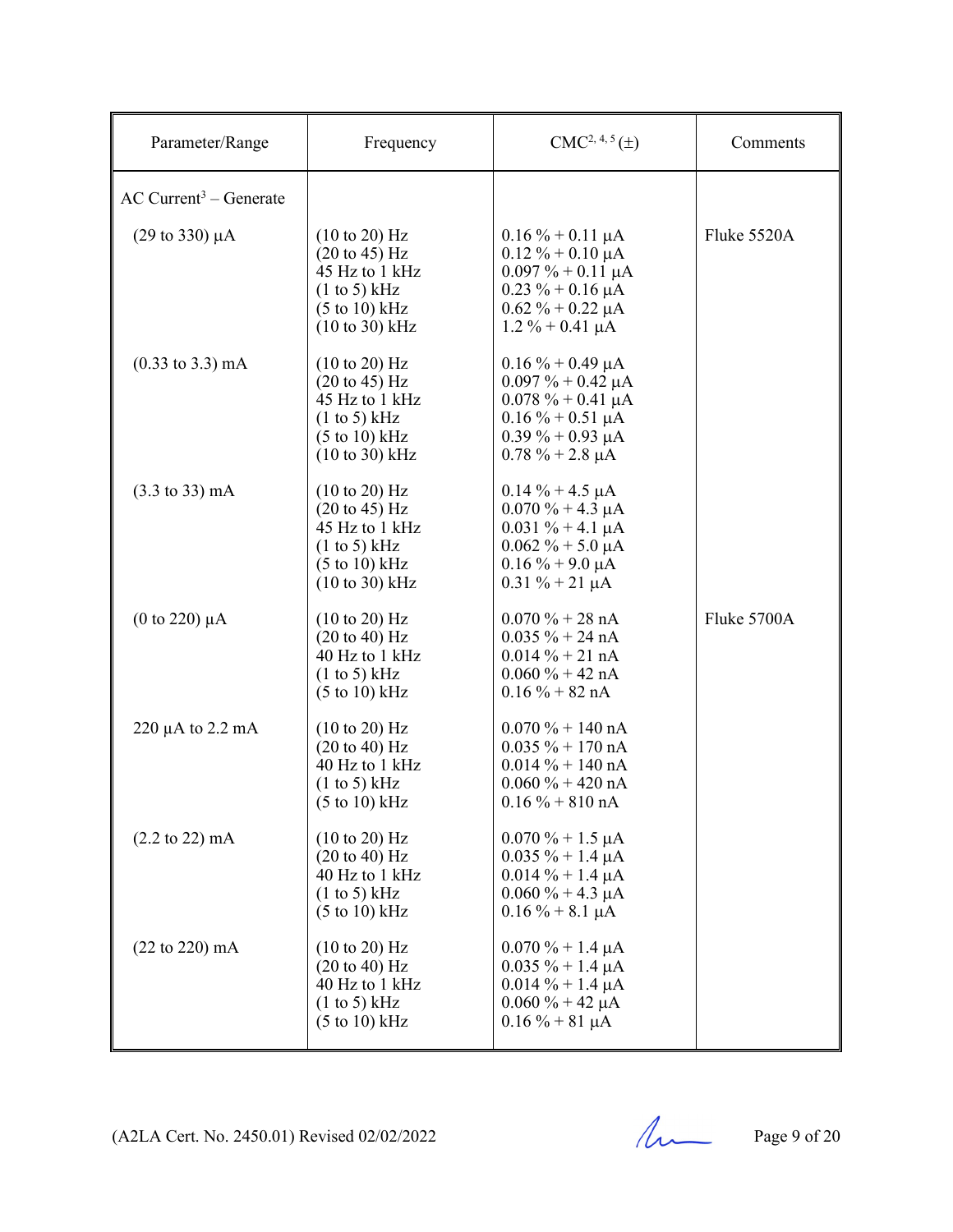| Parameter/Range                                | Frequency                                                                                                                                              | $CMC2, 4, 5(\pm)$                                                                                                                               | Comments                            |
|------------------------------------------------|--------------------------------------------------------------------------------------------------------------------------------------------------------|-------------------------------------------------------------------------------------------------------------------------------------------------|-------------------------------------|
| $AC$ Current <sup>3</sup> – Generate<br>(cont) |                                                                                                                                                        |                                                                                                                                                 |                                     |
| 220 mA to 2.2 A                                | 20 Hz to 1 kHz<br>(1 to 5) kHz<br>$(5 \text{ to } 10) \text{ kHz}$                                                                                     | $0.065 \% + 140 \mu A$<br>$0.075 \% + 160 \mu A$<br>$0.85\% + 210 \mu A$                                                                        | Fluke 5700A                         |
| $(33 \text{ to } 330) \text{ mA}$              | $(10 \text{ to } 20)$ Hz<br>$(20 \text{ to } 45) \text{ Hz}$<br>45 Hz to 1 kHz<br>(1 to 5) kHz<br>$(5 \text{ to } 10) \text{ kHz}$<br>$(10 to 30)$ kHz | $0.14\% + 47 \mu A$<br>$0.070 \% + 45 \mu A$<br>$0.031 \% + 42 \mu A$<br>$0.078 \% + 62 \mu A$<br>$0.16\% + 120 \mu A$<br>$0.31 \% + 310 \mu A$ | Fluke 5520A                         |
| $(0.33 \text{ to } 1.1) \text{ A}$             | $(10 \text{ to } 45) \text{ Hz}$<br>45 Hz to 1 kHz<br>(1 to 5) kHz<br>$(5 to 10)$ kHz                                                                  | $0.14 \% + 0.14 mA$<br>$0.039\% + 0.13 \text{ mA}$<br>$0.47 \% + 0.80$ mA<br>$2.0\% + 3.9 \text{ mA}$                                           |                                     |
| $(1.1 \text{ to } 3)$ A                        | (10 to 45) Hz<br>45 Hz to 1 kHz<br>(1 to 5) kHz<br>$(5 \text{ to } 10) \text{ kHz}$                                                                    | $0.14\% + 1.1 \text{ mA}$<br>$0.046\% + 1.0 \text{ mA}$<br>$0.47 \% + 1.5 \text{ mA}$<br>$2.0\% + 4.4 \text{ mA}$                               |                                     |
| $(3 \text{ to } 11)$ A                         | $(45 \text{ to } 100) \text{ Hz}$<br>100 Hz to 1 kHz<br>$(1 \text{ to } 5)$ kHz                                                                        | $0.047 \% + 3.1 mA$<br>$0.078 \% + 3.1 mA$<br>$0.23 \% + 4.0 mA$                                                                                |                                     |
| $(11 \text{ to } 20.5)$ A                      | $(45 \text{ to } 100) \text{ Hz}$<br>100 Hz to 1 kHz<br>$(1 \text{ to } 5)$ kHz                                                                        | $0.093 \% + 6.3 \text{ mA}$<br>$0.12 \% + 6.1 mA$<br>$0.23 \% + 7.5 \text{ mA}$                                                                 |                                     |
| $(> 20 \text{ to } 50)$ A                      | $(50 \text{ to } 100) \text{ Hz}$<br>$(100 \text{ to } 400) \text{ Hz}$                                                                                | $0.23 \% + 0.12 A$<br>$0.62 \% + 0.12 A$                                                                                                        | Fluke $5520A +$<br>Fluke 5500A/Coil |
| $(50 \text{ to } 100)$ A                       | $(50 \text{ to } 100) \text{ Hz}$<br>$(100 \text{ to } 400) \text{ Hz}$                                                                                | $0.23 \% + 0.21 A$<br>$0.62 \% + 0.21 A$                                                                                                        |                                     |
| $(100 \text{ to } 500)$ A                      | $(50 \text{ to } 100) \text{ Hz}$<br>(100 to 400) Hz                                                                                                   | $0.23 \% + 1.1 A$<br>$0.62 \% + 1.1 A$                                                                                                          |                                     |
| $(500 \text{ to } 1000)$ A                     | $(50 \text{ to } 100) \text{ Hz}$<br>$(100 \text{ to } 400) \text{ Hz}$                                                                                | $0.24 \% + 2.1 A$<br>$0.63 \% + 1.9 A$                                                                                                          |                                     |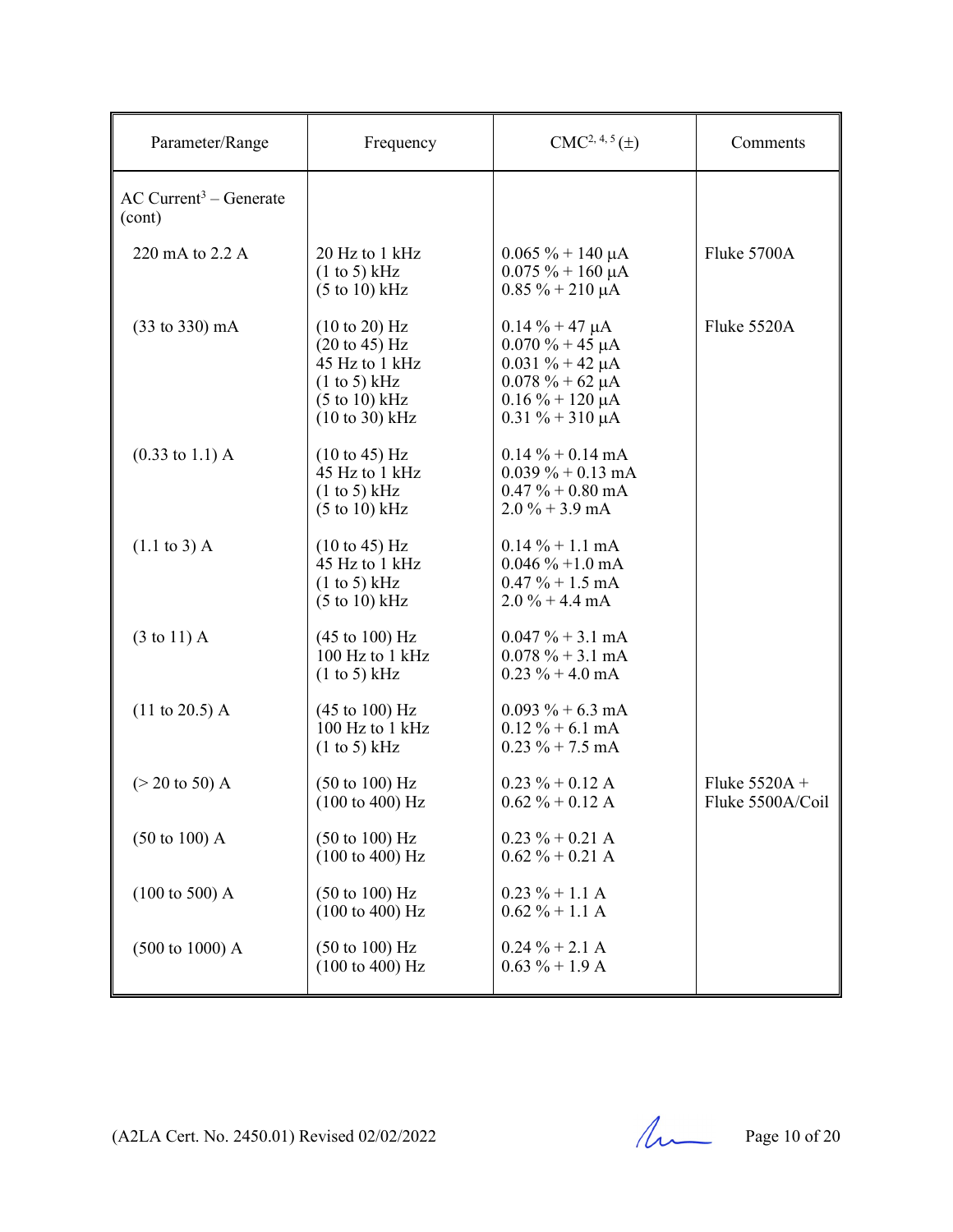| Parameter/Range                     | Frequency                                                                                                                                                | $CMC2, 4, 5(\pm)$                                                                                                                 | Comments                                     |
|-------------------------------------|----------------------------------------------------------------------------------------------------------------------------------------------------------|-----------------------------------------------------------------------------------------------------------------------------------|----------------------------------------------|
| $AC$ Current <sup>3</sup> – Measure |                                                                                                                                                          |                                                                                                                                   |                                              |
| $(10 \text{ to } 100) \mu A$        | $(10 \text{ to } 20)$ Hz<br>$(20 \text{ to } 45) \text{ Hz}$<br>$(45 \text{ to } 100) \text{ Hz}$<br>100 Hz to 5 kHz<br>$(5 \text{ to } 10) \text{ kHz}$ | $0.40 \% + 44 nA$<br>$0.15 \% + 44 nA$<br>$0.061 \% + 44 nA$<br>$0.061 \% + 44 nA$<br>$0.061 \% + 44 nA$                          | Agilent 3458A                                |
| $100 \mu A$ to $1 \text{ mA}$       | $(10 \text{ to } 20)$ Hz<br>$(20 \text{ to } 45) \text{ Hz}$<br>$(45 \text{ to } 100) \text{ Hz}$<br>100 Hz to 5 kHz<br>$(5 \text{ to } 10) \text{ kHz}$ | $0.40 \% + 0.23 \mu A$<br>$0.15 \% + 0.23 \mu A$<br>$0.061 \% + 0.23 \mu A$<br>$0.031 \% + 0.23 \mu A$<br>$0.061 \% + 0.23 \mu A$ |                                              |
| $(1 to 10)$ mA                      | $(10 \text{ to } 20)$ Hz<br>$(20 \text{ to } 45) \text{ Hz}$<br>$(45 \text{ to } 100) \text{ Hz}$<br>100 Hz to 5 kHz<br>$(5 \text{ to } 10) \text{ kHz}$ | $0.40 \% + 2.8 \mu A$<br>$0.15 \% + 2.8 \mu A$<br>$0.061 \% + 2.8 \mu A$<br>$0.031 \% + 2.8 \mu A$<br>$0.061 \% + 2.8 \mu A$      |                                              |
| $(10 to 100)$ mA                    | $(10 \text{ to } 20)$ Hz<br>$(20 \text{ to } 45) \text{ Hz}$<br>$(45 \text{ to } 100) \text{ Hz}$<br>100 Hz to 5 kHz<br>$(5 \text{ to } 10) \text{ kHz}$ | $0.40 \% + 28 \mu A$<br>$0.15 \% + 28 \mu A$<br>$0.061 \% + 28 \mu A$<br>$0.031 \% + 28 \mu A$<br>$0.061 \% + 28 \mu A$           |                                              |
| 100 mA to 1 A                       | $(10 \text{ to } 20)$ Hz<br>$(20 \text{ to } 45) \text{ Hz}$<br>$(45 \text{ to } 100) \text{ Hz}$<br>100 Hz to 5 kHz<br>$(5 \text{ to } 10) \text{ kHz}$ | $0.40 \% + 0.29$ mA<br>$0.18\% + 0.29$ mA<br>$0.081 \% + 0.29 \text{ mA}$<br>$0.11 \% + 0.29 mA$<br>$0.31 \% + 0.29$ mA           |                                              |
| $(1 to 3)$ A                        | 10 Hz to 1 kHz<br>$(1 \text{ to } 5)$ kHz                                                                                                                | $0.14\% + 3.8 \text{ mA}$<br>$2.3\% + 4.5 \text{ mA}$                                                                             | Fluke 8846A                                  |
| $(3 \text{ to } 10)$ A              | 10 Hz to 1 kHz<br>(1 to 5) kHz                                                                                                                           | $0.14 \% + 9.4 mA$<br>$2.3\% + 9.7 \text{ mA}$                                                                                    |                                              |
| $(10 to 20)$ A                      | 10 Hz to 400 Hz<br>400 Hz to 1 kHz                                                                                                                       | $0.23 \% + 18 \text{ mA}$<br>$0.23 \% + 38 mA$                                                                                    | Agilent 3458A &<br>50A/50mV<br>current shunt |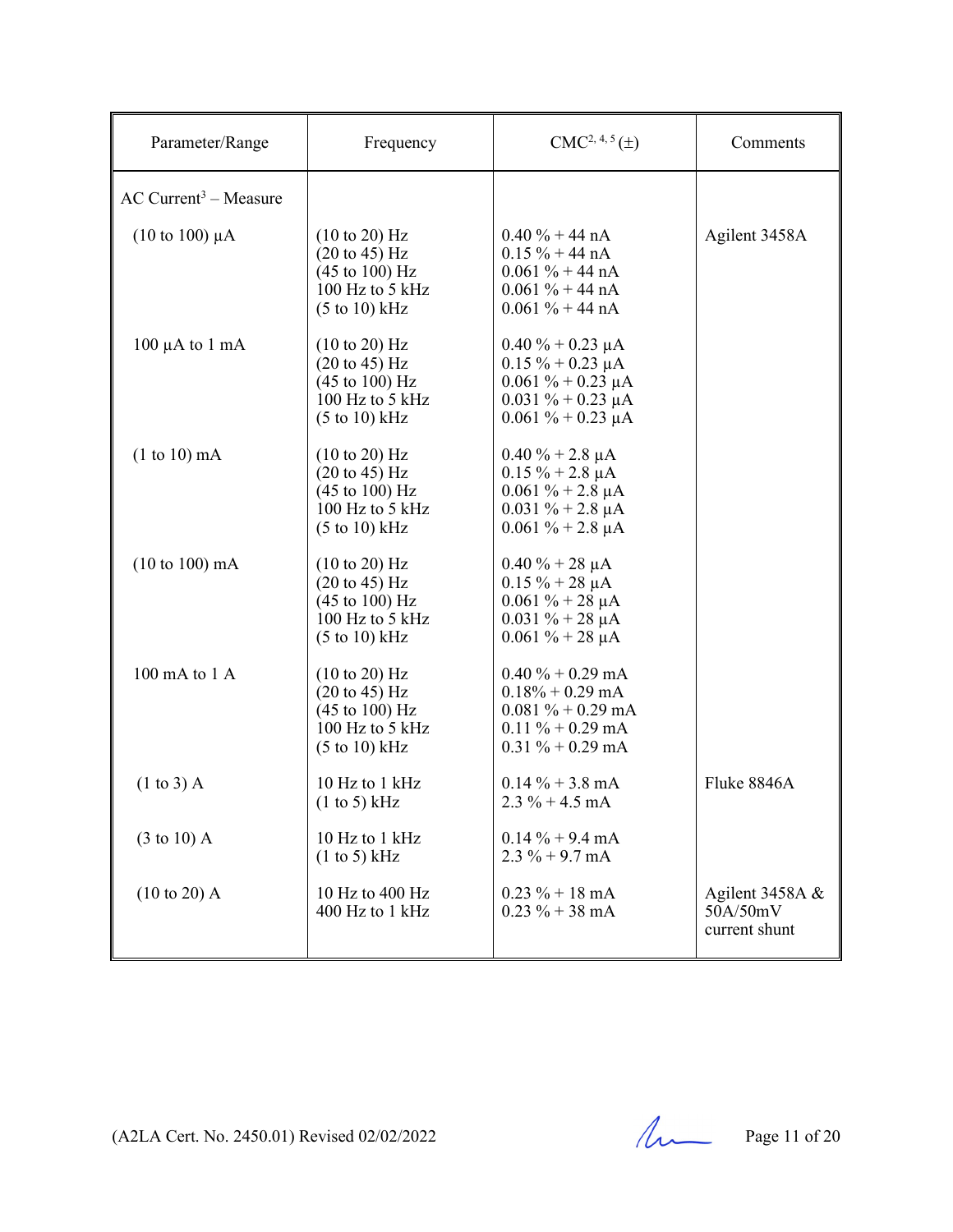| Parameter/Range                                                                                                                                                                                                                                                                                                                                                                                                                                                                                                                                                                                                                                                                 | Frequency                                                                                                                                                                                                                                                                                                                                                                                                                       | $CMC2, 4, 5(\pm)$                                                                                                                                                                                                                                                                                                                                                                                                                 | Comments    |
|---------------------------------------------------------------------------------------------------------------------------------------------------------------------------------------------------------------------------------------------------------------------------------------------------------------------------------------------------------------------------------------------------------------------------------------------------------------------------------------------------------------------------------------------------------------------------------------------------------------------------------------------------------------------------------|---------------------------------------------------------------------------------------------------------------------------------------------------------------------------------------------------------------------------------------------------------------------------------------------------------------------------------------------------------------------------------------------------------------------------------|-----------------------------------------------------------------------------------------------------------------------------------------------------------------------------------------------------------------------------------------------------------------------------------------------------------------------------------------------------------------------------------------------------------------------------------|-------------|
| Capacitance <sup>3</sup> – Generate                                                                                                                                                                                                                                                                                                                                                                                                                                                                                                                                                                                                                                             |                                                                                                                                                                                                                                                                                                                                                                                                                                 |                                                                                                                                                                                                                                                                                                                                                                                                                                   |             |
| $(0.19 \text{ to } 0.4) \text{ nF}$<br>$(0.4 \text{ to } 1.1) \text{ nF}$<br>$(1.1 \text{ to } 3.3) \text{ nF}$<br>$(3.3 \text{ to } 11) \text{ nF}$<br>$(11 \text{ to } 33) \text{ nF}$<br>$(33 \text{ to } 110) \text{ nF}$<br>$(110 \text{ to } 330) \text{ nF}$<br>$(0.33 \text{ to } 1.1) \mu\text{F}$<br>$(1.1 \text{ to } 3.3) \mu F$<br>$(3.3 \text{ to } 11) \mu F$<br>$(11 \text{ to } 33) \mu F$<br>$(33 \text{ to } 110) \,\mu\text{F}$<br>$(110 \text{ to } 330) \mu F$<br>$(0.33 \text{ to } 1.1) \text{ mF}$<br>$(1.1 \text{ to } 3.3) \text{ mF}$<br>$(3.3 \text{ to } 11) \text{ mF}$<br>$(11 \text{ to } 33) \text{ mF}$<br>$(33 \text{ to } 110) \text{ mF}$ | $10 \text{ Hz}$ to $10 \text{ kHz}$<br>10 Hz to 10 $kHz$<br>10 Hz to $3$ kHz<br>10 Hz to $1$ kHz<br>10 Hz to $1$ kHz<br>10 Hz to $1$ kHz<br>10 Hz to $1$ kHz<br>$(10 \text{ to } 600) \text{ Hz}$<br>$(10 \text{ to } 300) \text{ Hz}$<br>(10 to 150) Hz<br>$(10 \text{ to } 120) \text{ Hz}$<br>$(10 \text{ to } 80)$ Hz<br>Up to $50$ Hz<br>Up to $20$ Hz<br>Up to $6$ Hz<br>Up to $2$ Hz<br>Up to $0.6$ Hz<br>Up to $0.2$ Hz | $0.39\% + 0.0079$ nF<br>$0.39\% + 0.0080$ nF<br>$0.39\% + 0.0085$ nF<br>$0.19\% + 0.012$ nF<br>$0.19\% + 0.080$ nF<br>$0.19\% + 0.10$ nF<br>$0.19\% + 0.32$ nF<br>$0.19\% + 1.1$ nF<br>$0.19\% + 3.0$ nF<br>$0.19 \% + 12 \text{ nF}$<br>$0.31 \% + 23 nF$<br>$0.35 \% + 150$ nF<br>$0.35 \% + 420$ nF<br>$0.35 \% + 1.1 \mu F$<br>$0.35 \% + 2.5 \mu F$<br>$0.35 \% + 9.5 \mu F$<br>$0.58 \% + 25 \mu F$<br>$0.85 \% + 81 \mu F$ | Fluke 5520A |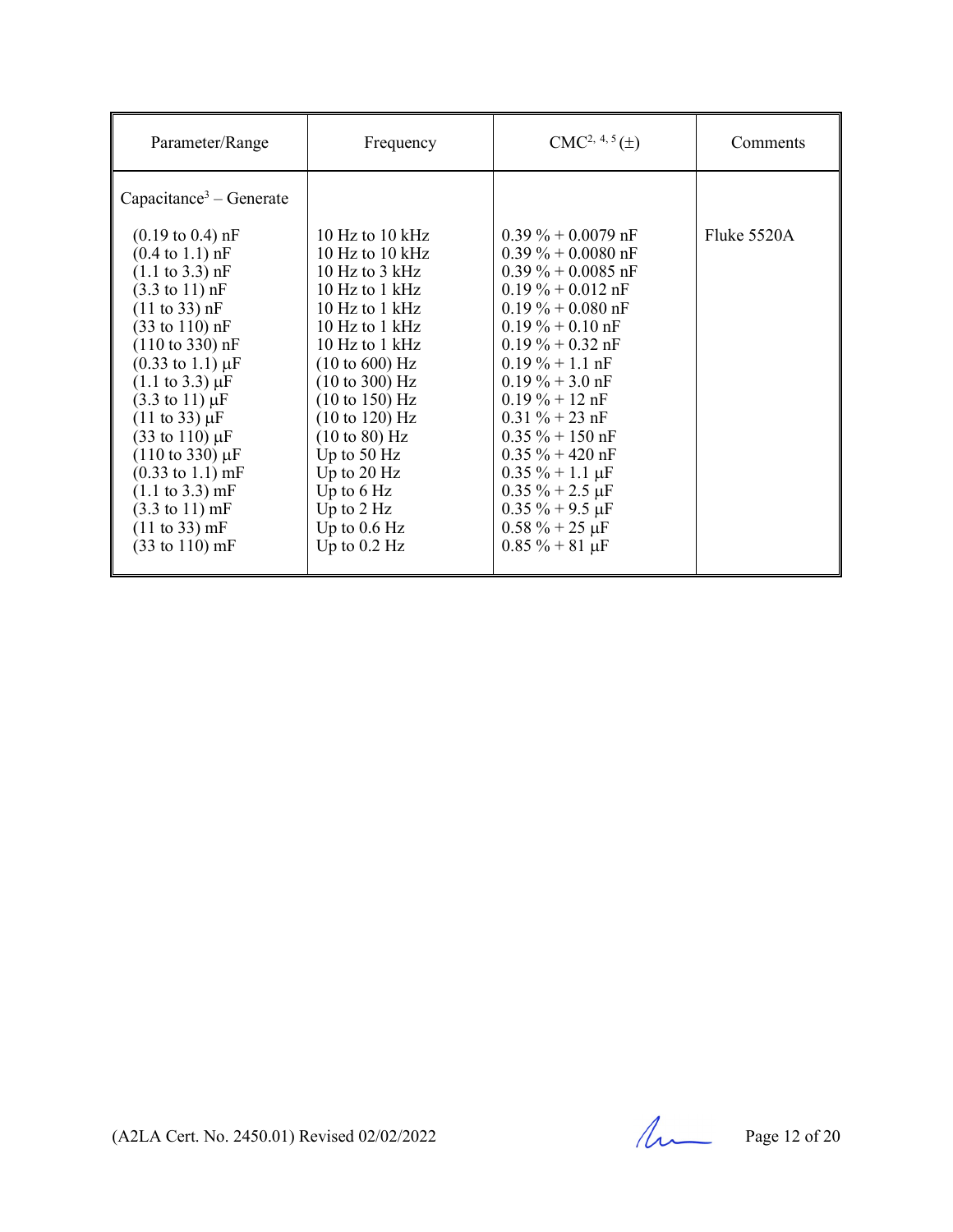| Parameter/Equipment                                                           | Range                                                                                                                                                        | $CMC2, 5(\pm)$                                                | Comments    |
|-------------------------------------------------------------------------------|--------------------------------------------------------------------------------------------------------------------------------------------------------------|---------------------------------------------------------------|-------------|
| Electrical Simulation of<br>Thermocouple Indicating<br>Systems <sup>3</sup> – |                                                                                                                                                              |                                                               |             |
| Type B                                                                        | $(600 \text{ to } 800)$ °C<br>$(800 \text{ to } 1000)$ °C<br>$(1000 \text{ to } 1550)$ °C<br>$(1550 \text{ to } 1820)$ °C                                    | $0.34$ °C<br>$0.27$ °C<br>$0.24$ °C<br>$0.26$ °C              | Fluke 5520A |
| Type C                                                                        | (0 to 150) $^{\circ}$ C<br>$(150 \text{ to } 650)$ °C<br>$(650 \text{ to } 1000)$ °C<br>$(1000 \text{ to } 1800)$ °C<br>$(1800 \text{ to } 2316)$ °C         | $0.23$ °C<br>$0.20$ °C<br>$0.24$ °C<br>$0.39$ °C<br>$0.65$ °C |             |
| Type E                                                                        | $(-250 \text{ to } -100)$ °C<br>$(-100 \text{ to } -25)$ °C<br>$(-25 \text{ to } 350)$ °C<br>$(350 \text{ to } 650)$ °C<br>$(650 \text{ to } 1000)$ °C       | $0.39$ °C<br>$0.13$ °C<br>$0.11$ °C<br>$0.14$ °C<br>0.17 °C   |             |
| Type J                                                                        | $(-210 \text{ to } -100)$ °C<br>$(-100 \text{ to } -30)$ °C<br>$(-30 \text{ to } 150)$ °C<br>$(150 \text{ to } 760)$ °C<br>$(760 \text{ to } 1200)$ °C       | $0.21$ °C<br>$0.13$ °C<br>$0.11$ °C<br>$0.13$ °C<br>0.18 °C   |             |
| Type K                                                                        | $(-200 \text{ to } -100)$ °C<br>$(-100 \text{ to } -25)$ °C<br>$(-25 \text{ to } 120)$ °C<br>$(120 \text{ to } 1000)$ °C<br>$(1000 \text{ to } 1372)$ °C     | $0.26$ °C<br>$0.14$ °C<br>$0.13$ °C<br>$0.20$ °C<br>$0.31$ °C |             |
| Type L                                                                        | $(-200 \text{ to } -100)$ °C<br>$(-100 \text{ to } -800)$ °C<br>$(-800 \text{ to } 900)$ °C                                                                  | $0.29$ °C<br>$0.20$ °C<br>$0.14$ °C                           |             |
| Type N                                                                        | $(-200 \text{ to } -100)$ °C<br>$(-100 \text{ to } -25)$ °C<br>$(-25 \text{ to } 120)^{\circ}$ C<br>$(120 \text{ to } 410)$ °C<br>(410 to 1300) $^{\circ}$ C | $0.31$ °C<br>0.17 °C<br>0.15 °C<br>$0.14$ °C<br>$0.21$ °C     |             |
| Type R                                                                        | (0 to 250) $^{\circ}$ C<br>$(250 \text{ to } 400)$ °C<br>(400 to 1000) $^{\circ}$ C<br>$(1000 \text{ to } 1767)$ °C                                          | $0.44$ °C<br>$0.27$ °C<br>$0.26$ °C<br>$0.31$ °C              |             |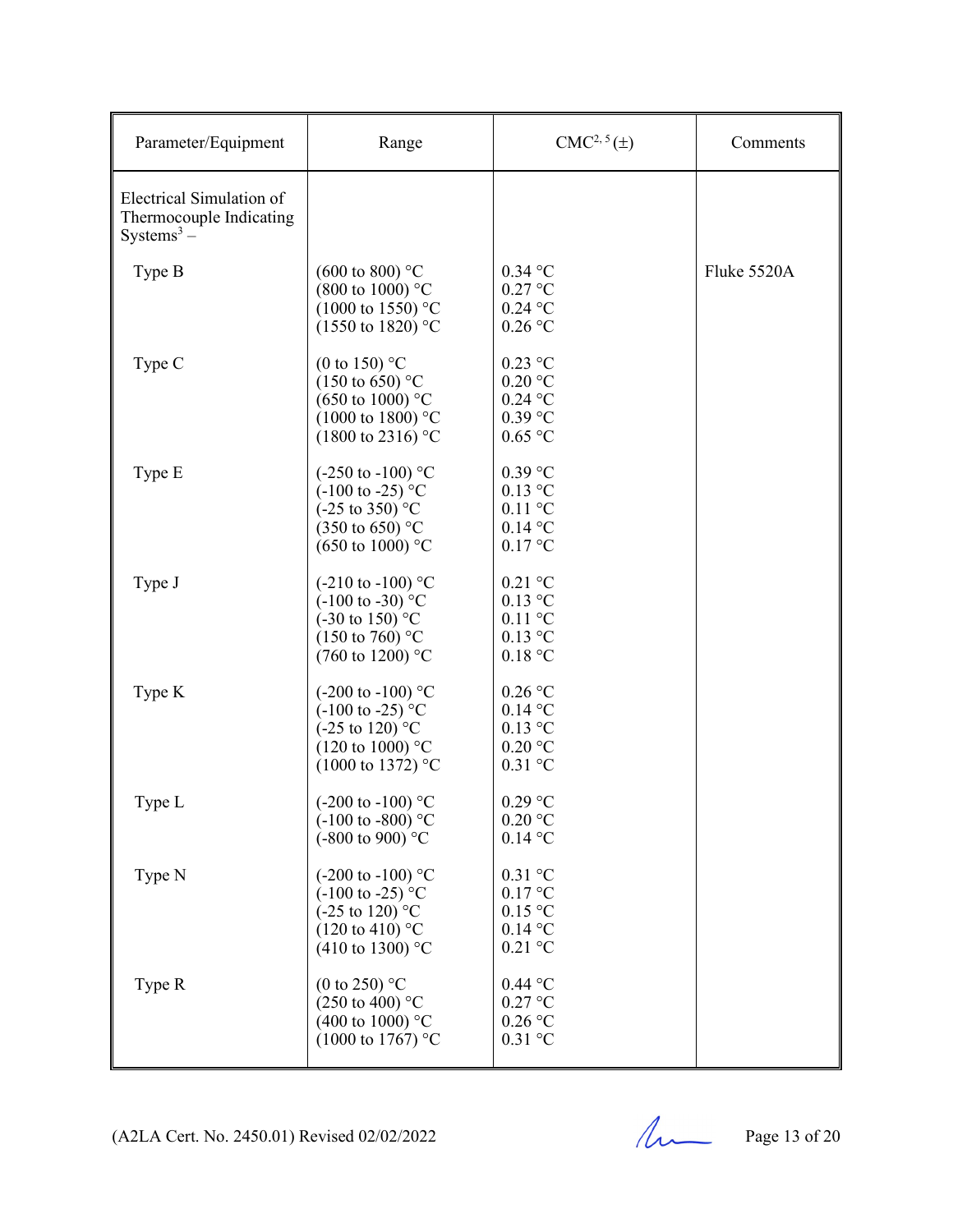| Parameter/Equipment                                                                           | Range                                                                                                                                                                                                                                                                   | CMC <sup>2, 5</sup> (±)                                                                                                                                            | Comments    |
|-----------------------------------------------------------------------------------------------|-------------------------------------------------------------------------------------------------------------------------------------------------------------------------------------------------------------------------------------------------------------------------|--------------------------------------------------------------------------------------------------------------------------------------------------------------------|-------------|
| Electrical Simulation of<br>Thermocouple<br>Indicating $\tilde{\text{Systems}}^3$ –<br>(cont) |                                                                                                                                                                                                                                                                         |                                                                                                                                                                    |             |
| Type S                                                                                        | (0 to 250) $^{\circ}$ C<br>$(250 \text{ to } 1000)$ °C<br>$(1000 \text{ to } 1400)$ °C<br>(1400 to 1767) °C                                                                                                                                                             | $0.36$ °C<br>0.28 °C<br>$0.29$ °C<br>$0.36$ °C                                                                                                                     | Fluke 5520A |
| Type T                                                                                        | $(-250 \text{ to } -150)$ °C<br>$(-150 \text{ to } 0)$ °C<br>(0 to 120) $^{\circ}$ C<br>$(120 \text{ to } 400)$ °C                                                                                                                                                      | $0.49$ °C<br>$0.19$ °C<br>$0.13$ °C<br>$0.11$ °C                                                                                                                   |             |
| Type U                                                                                        | $(-200 \text{ to } 0)$ °C<br>(0 to 600) $^{\circ}$ C                                                                                                                                                                                                                    | $0.43$ °C<br>$0.21$ °C                                                                                                                                             |             |
| Electrical Simulation of<br>RTD Indicators and<br>Indicating Systems $3-$                     |                                                                                                                                                                                                                                                                         |                                                                                                                                                                    |             |
| Pt 385, 100 $\Omega$                                                                          | $(-200 \text{ to } -80)$ °C<br>$(-80 \text{ to } 0)$ °C<br>(0 to 100) $^{\circ}$ C<br>$(100 \text{ to } 300)$ °C<br>$(300 \text{ to } 400)$ °C<br>$(400 \text{ to } 630)$ °C<br>$(630 \text{ to } 800)$ °C                                                              | $0.040$ °C<br>$0.040$ °C<br>$0.050$ °C<br>$0.070$ °C<br>$0.080\ ^{\circ}\textrm{C}$<br>$0.090$ °C<br>0.18 °C                                                       | Fluke 5520A |
| Pt 3926, 100 Ω                                                                                | $(-200 \text{ to } -80)$ °C<br>$(-80 \text{ to } 0)$ °C<br>(0 to 100) $^{\circ}$ C<br>$(100 \text{ to } 300)$ °C<br>$(300 \text{ to } 400)$ °C<br>(400 to 630) °C                                                                                                       | $0.040$ °C<br>$0.040$ °C<br>$0.060$ °C<br>$0.070$ °C<br>$0.080$ °C<br>$0.090\ ^{\circ}\textrm{C}$                                                                  |             |
| Pt 3916, 100 Ω                                                                                | $(-200 \text{ to } -190)$ °C<br>$(-190 \text{ to } -80)$ °C<br>$(-80 \text{ to } 0)$ °C<br>(0 to 100) $^{\circ}$ C<br>$(100 \text{ to } 260)$ °C<br>$(260 \text{ to } 300)$ °C<br>$(300 \text{ to } 400)$ °C<br>(400 to 600) $^{\circ}$ C<br>$(600 \text{ to } 630)$ °C | $0.19$ °C<br>$0.030$ °C<br>$0.040$ °C<br>$0.050$ $^{\circ}$ C<br>$0.050\ ^{\circ}\mathrm{C}$<br>$0.060$ °C<br>$0.070\ ^{\circ}\textrm{C}$<br>$0.080$ °C<br>0.18 °C |             |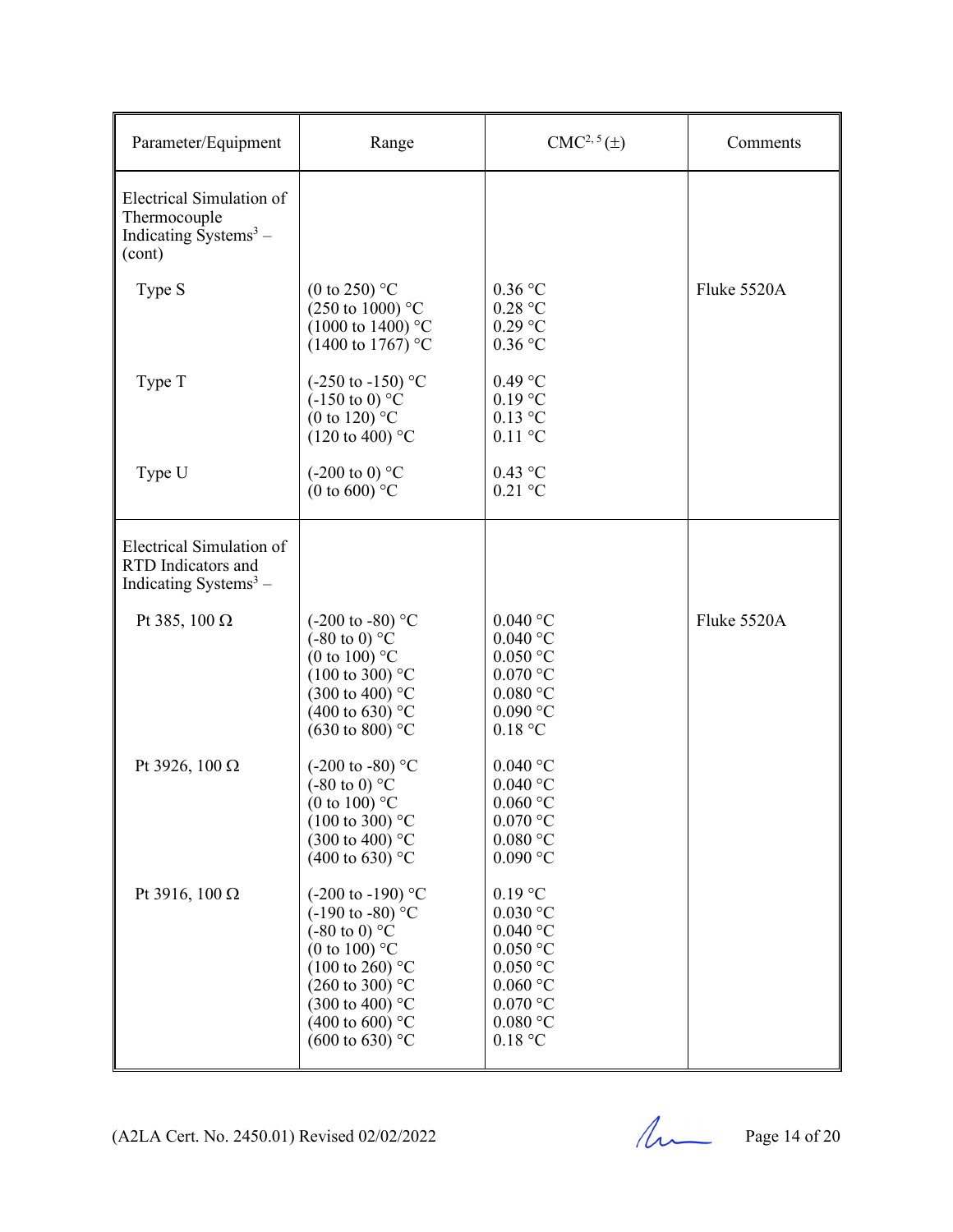| Parameter/Equipment                                                                             | Range                                                                                                                                                                                                                                   | $CMC2, 5(\pm)$                                                                                                                                           | Comments    |
|-------------------------------------------------------------------------------------------------|-----------------------------------------------------------------------------------------------------------------------------------------------------------------------------------------------------------------------------------------|----------------------------------------------------------------------------------------------------------------------------------------------------------|-------------|
| Electrical Simulation of<br>RTD Indicators and<br>Indicating Systems <sup>3</sup><br>$(cont)$ - |                                                                                                                                                                                                                                         |                                                                                                                                                          |             |
| Pt 385, 200 $\Omega$                                                                            | (-200 to -80) $^{\circ}$ C<br>$(-80 \text{ to } 0)$ °C<br>(0 to 100) $^{\circ}$ C<br>$(100 \text{ to } 260)$ °C<br>$(260 \text{ to } 300)$ °C<br>$(300 \text{ to } 400)$ °C<br>$(400 \text{ to } 600)$ °C<br>$(600 \text{ to } 630)$ °C | $0.030$ °C<br>$0.030$ °C<br>$0.030$ °C<br>$0.040\ ^{\circ}\textrm{C}$<br>$0.090$ $^{\circ}$ C<br>$0.10\text{ °C}$<br>$0.11$ °C<br>$0.12$ °C              | Fluke 5520A |
| Pt 385, 500 $\Omega$                                                                            | $(-200 \text{ to } -80)$ °C<br>$(-80 \text{ to } 0)$ °C<br>(0 to 100) $^{\circ}$ C<br>$(100 \text{ to } 260)$ °C<br>$(260 \text{ to } 300)$ °C<br>$(300 \text{ to } 400)$ °C<br>(400 to 600) $^{\circ}$ C<br>$(600 \text{ to } 630)$ °C | $0.030\ ^{\circ}\textrm{C}$<br>$0.040$ °C<br>$0.040$ °C<br>$0.050$ °C<br>$0.060$ °C<br>$0.060\ ^{\circ}\mathrm{C}$<br>$0.070$ °C<br>$0.090$ $^{\circ}$ C |             |
| Pt 385, 1000 $\Omega$                                                                           | $(-200 \text{ to } -80)$ °C<br>$(-80 \text{ to } 0)$ °C<br>(0 to 100) $^{\circ}$ C<br>$(100 \text{ to } 260)$ °C<br>$(260 \text{ to } 300)$ °C<br>$(300 \text{ to } 400)$ °C<br>(400 to 600) $^{\circ}$ C<br>$(600 \text{ to } 630)$ °C | $0.020\ ^{\circ}\textrm{C}$<br>$0.020$ °C<br>$0.030$ °C<br>$0.040\ ^{\circ}\mathrm{C}$<br>$0.050$ °C<br>$0.050$ °C<br>$0.050$ °C<br>0.18 °C              |             |
| PtNi 385, 120 $\Omega$                                                                          | $(-80 \text{ to } 0)$ °C<br>(0 to 100) $^{\circ}$ C<br>$(100 \text{ to } 260)$ °C                                                                                                                                                       | $0.060$ °C<br>$0.060$ °C<br>$0.11$ °C                                                                                                                    |             |
| Cu 427, 10 $\Omega$                                                                             | $(-100 \text{ to } 260)$ °C                                                                                                                                                                                                             | $0.23$ °C                                                                                                                                                |             |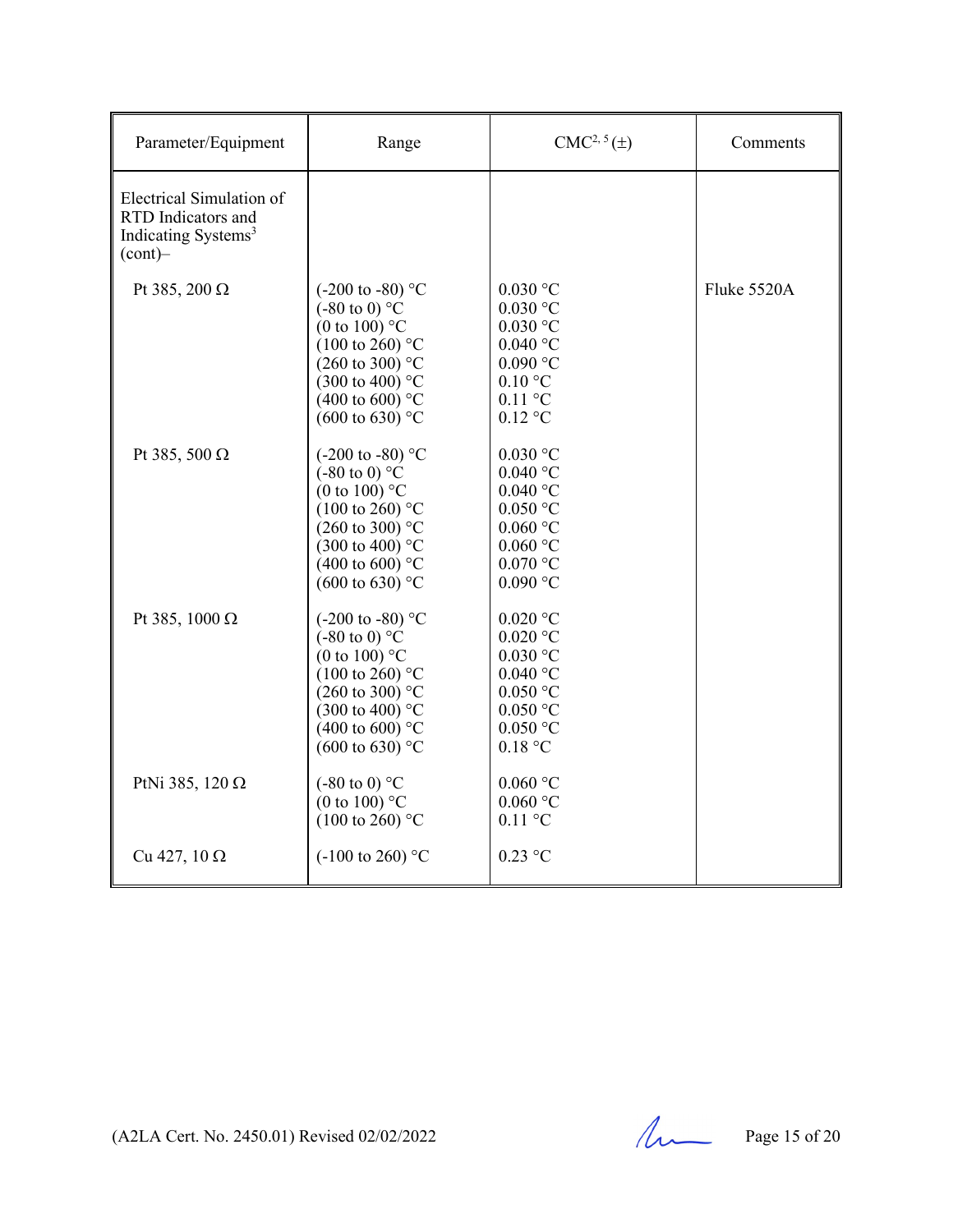| Parameter/Equipment                                                                                                           | Range                                                                                                              | $CMC2, 5(\pm)$                                                                                  | Comments                           |
|-------------------------------------------------------------------------------------------------------------------------------|--------------------------------------------------------------------------------------------------------------------|-------------------------------------------------------------------------------------------------|------------------------------------|
| Oscilloscope <sup>3</sup> –                                                                                                   |                                                                                                                    |                                                                                                 |                                    |
| Square Wave<br>Amplitude:<br>$50 \Omega$ Load<br>$1$ M $\Omega$ Load                                                          | $V_{\text{p-p}}$ 1 mV to 6.6 V<br>$V_{p-p}$ 1 mV to 130 V<br>$\leq 1$ kHz<br>$>1$ kHz                              | 0.19 % of output + 39 $\mu$ V<br>0.08 % of output + 39 $\mu$ V<br>0.08 % of output + 39 $\mu$ V | Fluke 5520A with<br>SC-1100 option |
| DC Signal Output:<br>$50 \Omega$ Load<br>$1 \text{ M}\Omega$ Load                                                             | $V_{dc}$ (0 to 6.6) V<br>$V_{dc}$ (0 to 130) V                                                                     | 0.19 % of output + 5.9 $\mu$ V<br>0.040 % of output + 8.0 $\mu$ V                               |                                    |
| Leveled Sine Wave<br>Amplitude:<br>5 mV <sub>p-p</sub> to 5.5 V <sub>p-p</sub>                                                | 50 kHz reference<br>50 KHz to 100 MHz<br>$(100 \text{ to } 300) \text{ MHz}$                                       | 1.6 % of output + 250 $\mu$ V<br>2.8 % of output + 400 $\mu$ V<br>3.1 % of output + 660 $\mu$ V |                                    |
| 5 mV <sub>p-p</sub> to 3.5 V <sub>p-p</sub><br>Flatness:<br>Relative to 50 kHz<br>5 mV <sub>p-p</sub> to 5.5 V <sub>p-p</sub> | (300 to 600) MHz<br>(600 to 1100) MHz<br>50 kHz reference<br>50 kHz to 100 MHz                                     | 4.7 % of output + 660 $\mu$ V<br>5.5 % of output + 250 $\mu$ V<br>1.5 % of output + 240 $\mu$ V |                                    |
|                                                                                                                               | $(100 \text{ to } 300) \text{ MHz}$<br>(300 to 600) MHz<br>(600 to 1100) MHz                                       | 2.0 % of output + 240 $\mu$ V<br>4.0 % of output + 240 $\mu$ V<br>5.0 % of output + 240 $\mu$ V |                                    |
| Time Marker:<br>$50 \Omega$ Load                                                                                              | 5 s to 50 ms<br>$(20 \text{ to } 1.0) \text{ ms}$<br>$(50 \text{ to } 20)$ ns<br>$10$ ns<br>$(5 \text{ to } 1)$ ns | $8.1 \ \mu s/s$<br>$8.1 \ \mu s/s$<br>$8.1 \ \mu s/s$<br>$5.8 \ \mu s/s$<br>$5.8 \ \mu s/s$     |                                    |
| Edge-Rise Time                                                                                                                | 1 kHz to 10 MHz                                                                                                    | $\leq 300$ ps                                                                                   |                                    |
| DC Power <sup>3</sup> –                                                                                                       |                                                                                                                    |                                                                                                 |                                    |
| 33 mV to 1020 V                                                                                                               | $330 \mu A$ to $330 \text{ mA}$<br>$>$ 330 mA to 3 A<br>$(> 3 \text{ to } 20)$ A                                   | $0.018 \%$<br>0.041%<br>0.078%                                                                  | Fluke 5520A                        |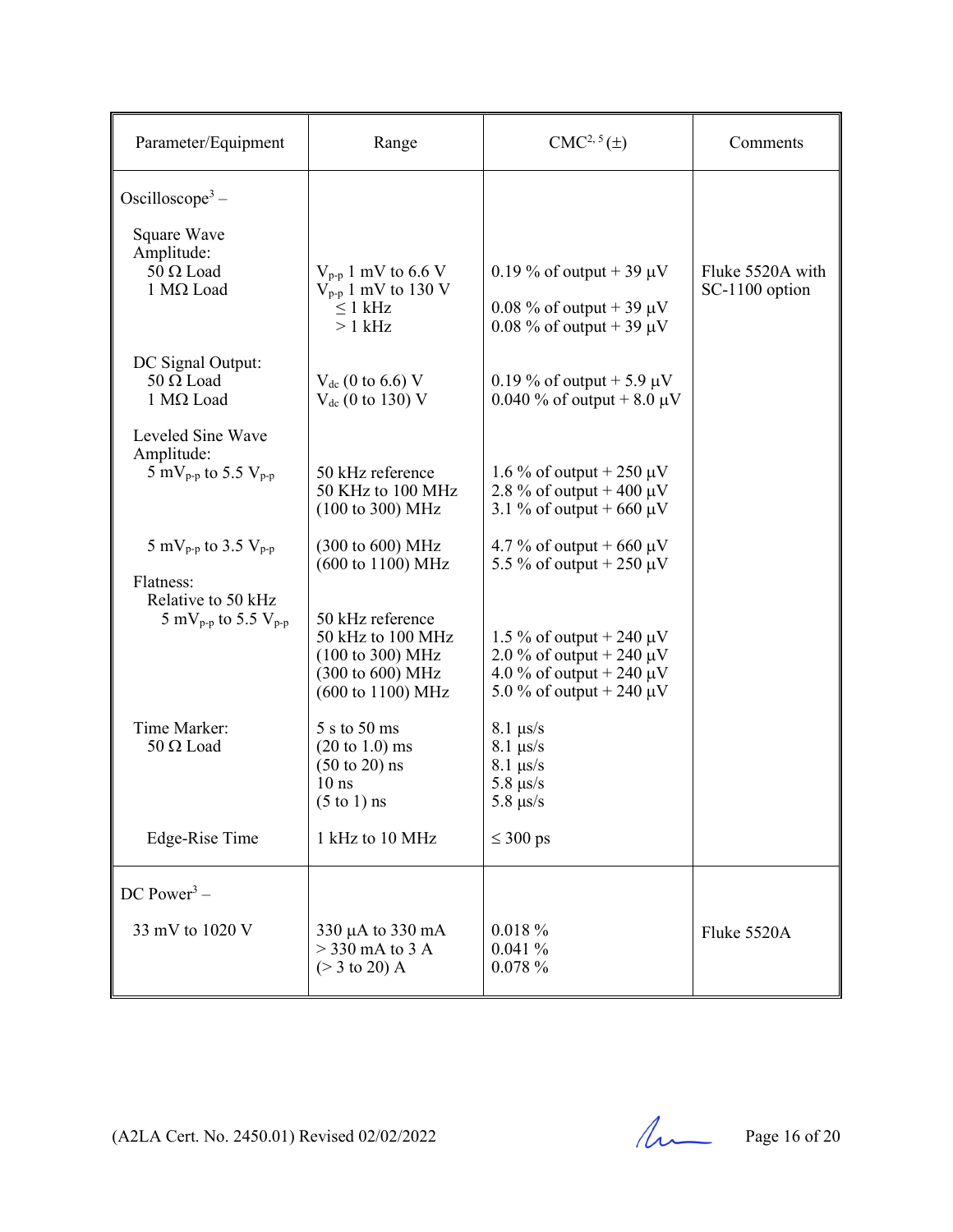| Parameter/Range                                                                                                                                                                                                                                                                               | Frequency                                                                                                                                                         | $CMC2, 4(\pm)$                                                                             | Comments    |
|-----------------------------------------------------------------------------------------------------------------------------------------------------------------------------------------------------------------------------------------------------------------------------------------------|-------------------------------------------------------------------------------------------------------------------------------------------------------------------|--------------------------------------------------------------------------------------------|-------------|
| $Phase - Measuring$<br>Equipment <sup>3</sup>                                                                                                                                                                                                                                                 | $(10 \text{ to } 65)$ Hz<br>$(65 \text{ to } 500) \text{ Hz}$<br>500 Hz to 1 kHz<br>(1 to 5) kHz<br>$(5 \text{ to } 10) \text{ kHz}$<br>$(10 \text{ to } 30)$ kHz | $0.093^\circ$<br>$0.20^\circ$<br>$0.39^\circ$<br>$2.0^\circ$<br>$3.9^\circ$<br>$7.8^\circ$ | Fluke 5520A |
| $AC Power3 -$                                                                                                                                                                                                                                                                                 |                                                                                                                                                                   |                                                                                            |             |
| $PF = 1$<br>33 mV to 1020 V                                                                                                                                                                                                                                                                   |                                                                                                                                                                   |                                                                                            |             |
| $(3 \text{ to } 9) \text{ mA}$<br>$(> 9 \text{ to } 33) \text{ mA}$<br>$(> 33 \text{ to } 90) \text{ mA}$<br>$(>90 \text{ to } 330) \text{ mA}$<br>$>$ 330 mA to 0.9 A<br>$(> 0.9 \text{ to } 2.2) \text{ A}$<br>$(> 2.2 \text{ to } 4.5) \text{ A}$<br>$(>4.5 \text{ to } 20.5) \text{ A}$   | $(10 \text{ to } 65)$ Hz                                                                                                                                          | $0.062\%$<br>0.041%<br>$0.063\%$<br>0.042%<br>0.047%<br>0.066%<br>$0.11\%$<br>$0.10 \%$    | Fluke 5520A |
| $(3 \text{ to } 9) \text{ mA}$<br>$(> 9 \text{ to } 33) \text{ mA}$<br>$(> 33$ to 90) mA<br>$(>90 \text{ to } 330) \text{ mA}$<br>$>$ 330 mA to 0.9 A<br>$(> 0.9 \text{ to } 2.2) \text{ A}$<br>$(> 2.2 \text{ to } 4.5) \text{ A}$<br>$(>4.5 \text{ to } 20.5) \text{ A}$                    | $(65 \text{ to } 500) \text{ Hz}$                                                                                                                                 | $0.049\%$<br>0.046%<br>0.049%<br>0.074%<br>$0.055\%$<br>$0.069\%$<br>$0.11\%$<br>$0.12\%$  |             |
| $(> 3 \text{ to } 9) \text{ mA}$<br>$(> 9 \text{ to } 33) \text{ mA}$<br>$(> 33 \text{ to } 90) \text{ mA}$<br>$(>90 \text{ to } 330) \text{ mA}$<br>$>$ 330 mA to 0.9 A<br>$(> 0.9 \text{ to } 2.2) \text{ A}$<br>$(> 2.2 \text{ to } 4.5) \text{ A}$<br>$(>4.5 \text{ to } 20.5) \text{ A}$ | 500 Hz to 1 kHz                                                                                                                                                   | 0.045%<br>0.041%<br>0.045%<br>0.041%<br>0.047%<br>$0.065\%$<br>$0.11\%$<br>$0.12\%$        |             |
| $(> 3 \text{ to } 9) \text{ mA}$<br>$(> 9 \text{ to } 33) \text{ mA}$<br>$(> 33 \text{ to } 90) \text{ mA}$<br>$(>90 \text{ to } 330) \text{ mA}$<br>$>$ 330 mA to 0.9 A<br>$(> 0.9 \text{ to } 2.2) \text{ A}$                                                                               | (1 to 5) kHz                                                                                                                                                      | $0.10 \%$<br>$0.068\%$<br>$0.10 \%$<br>0.084%<br>$0.47\%$<br>$0.47\%$                      |             |

 $(A2LA$  Cert. No. 2450.01) Revised 02/02/2022 Page 17 of 20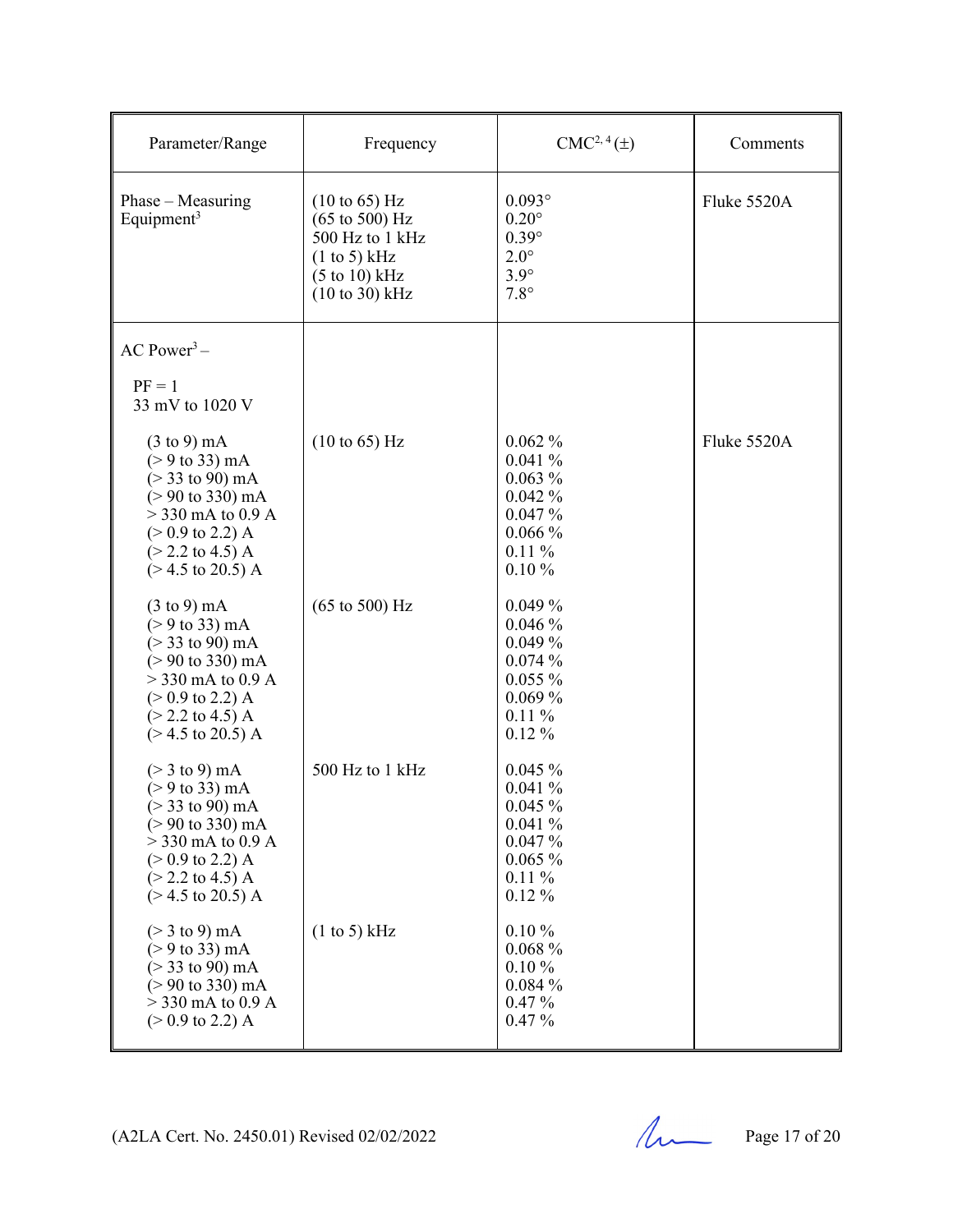| Parameter/Range                                                                                                                                                                                                                         | Frequency                        | $CMC2, 4(\pm)$                                                       | Comments    |
|-----------------------------------------------------------------------------------------------------------------------------------------------------------------------------------------------------------------------------------------|----------------------------------|----------------------------------------------------------------------|-------------|
| $AC Power3 - (cont)$<br>$(> 3 \text{ to } 9) \text{ mA}$<br>$(> 9 \text{ to } 33) \text{ mA}$<br>$(> 33 \text{ to } 90) \text{ mA}$<br>$(>90 \text{ to } 330) \text{ mA}$<br>$>$ 330 mA to 0.9 A<br>$(> 0.9 \text{ to } 2.2) \text{ A}$ | $(5 \text{ to } 10) \text{ kHz}$ | $0.18 \%$<br>$0.16\%$<br>$0.18 \%$<br>$0.16\%$<br>$2.0\%$<br>$2.2\%$ | Fluke 5520A |

# II. Electrical – RF/Microwave

| Parameter/Range                     | Frequency                                                                                          | $CMC2(\pm)$                                      | Comments                                                                   |
|-------------------------------------|----------------------------------------------------------------------------------------------------|--------------------------------------------------|----------------------------------------------------------------------------|
| $RF$ Absolute Power –<br>Measure    |                                                                                                    |                                                  |                                                                            |
| $(20 \text{ to } 44)$ dBm           | 10 MHz to 4 GHz                                                                                    | $0.73$ dB                                        | 30 dB attenuator with<br><b>HP8482B</b>                                    |
| $(-30 \text{ to } 20) \text{ dBm}$  | $0.1$ MHz to 4 GHz                                                                                 | $0.16$ dB                                        | HP437B+HP 8482A                                                            |
| $(-20 \text{ to } -70) \text{ dBm}$ | 10 MHz to 8 GHz<br>$($ > 8 to 10) GHz<br>$(> 10 \text{ to } 14) \text{ GHz}$<br>$(> 14$ to 18) GHz | $0.11$ dB<br>$0.13$ dB<br>$0.14$ dB<br>$0.16$ dB | $HP437B+HP8481D$<br>HP437B+HP8481D<br>HP437B+HP8481D<br>$HP437B+HP8481D$   |
| $(10 \text{ to } -10)$ dBm          | 10 MHz to 8 GHz<br>$($ > 8 to 10) GHz<br>$(> 10 \text{ to } 14) \text{ GHz}$<br>$(> 14$ to 18) GHz | $0.13$ dB<br>$0.17$ dB<br>$0.17$ dB<br>$0.21$ dB | $HP437B+HP8481A$<br>$HP437B+HP8481A$<br>HP437B+HP8481A<br>$HP437B+HP8481A$ |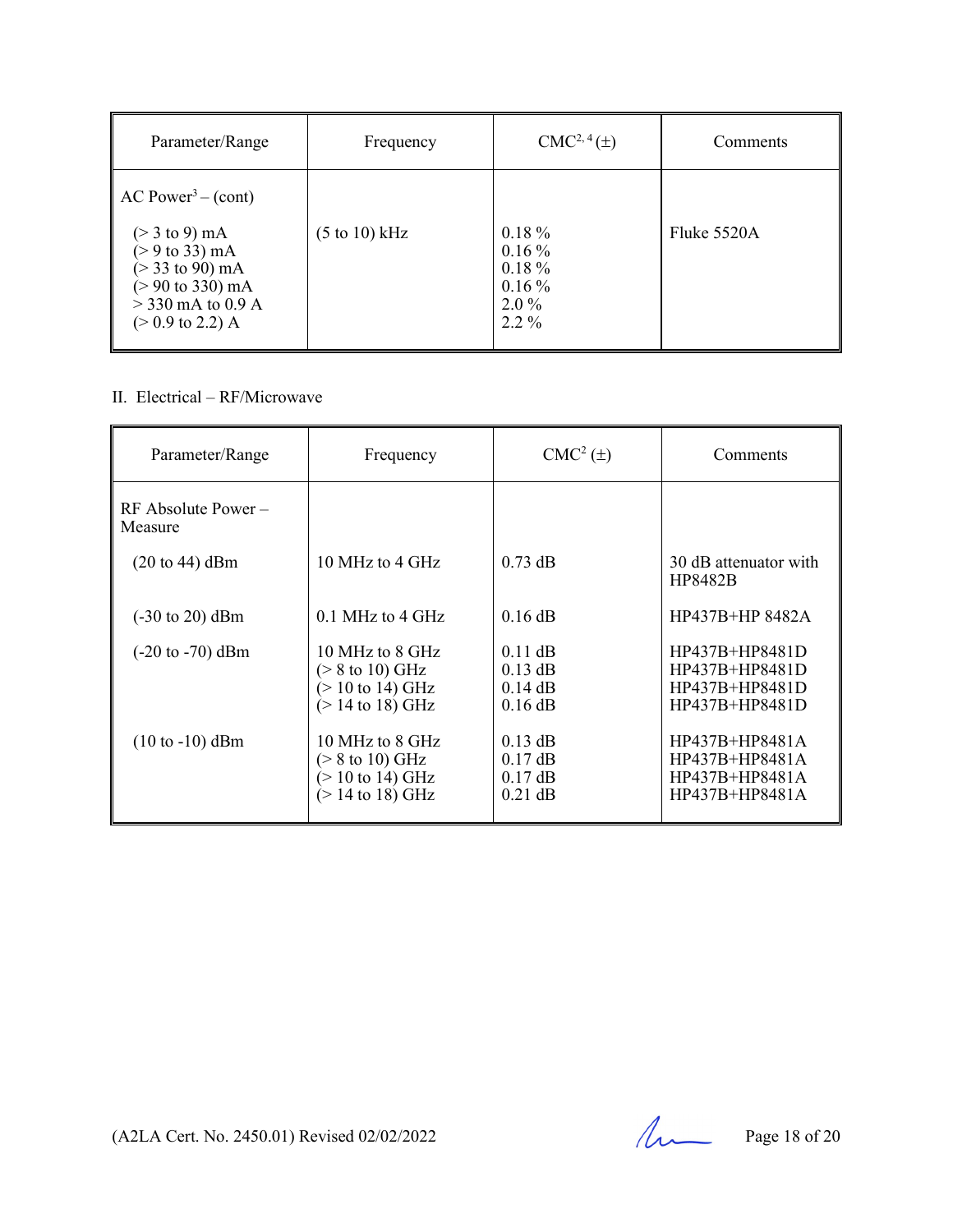### III. Mechanical

| Parameter/Equipment                             | Range                                                | $CMC2(\pm)$                               | Comments                                                    |
|-------------------------------------------------|------------------------------------------------------|-------------------------------------------|-------------------------------------------------------------|
| Pressure <sup>3</sup> – Generate<br>and Measure |                                                      |                                           |                                                             |
| Pneumatic                                       | $(-14 \text{ to } 0)$ PSI                            | $0.025 \% + 0.73$ PSI                     | Druck DPI610                                                |
|                                                 | $(0 to 300)$ PSI                                     | $0.025 \% + 0.73$ PSI                     |                                                             |
| Hydraulic                                       | $(0 to 2000)$ PSI<br>$(>2000 \text{ to } 10000)$ PSI | $0.02\% + 0.34$ PSI<br>$0.1\% + 0.69$ PSI | <b>Crystal Pressure</b><br>10KPSIXP2I and<br>Additel ADT936 |

## IV. Time & Frequency

| Parameter/Equipment                                  | Range                                                                                                                                                                                                                                                                                                                                          | $CMC2(\pm)$                                                                                                                                                                                                                          | Comments                                                    |
|------------------------------------------------------|------------------------------------------------------------------------------------------------------------------------------------------------------------------------------------------------------------------------------------------------------------------------------------------------------------------------------------------------|--------------------------------------------------------------------------------------------------------------------------------------------------------------------------------------------------------------------------------------|-------------------------------------------------------------|
| Frequency and Period –<br><b>Measuring Equipment</b> | $10 \text{ MHz}$                                                                                                                                                                                                                                                                                                                               | $0.035 \text{ mHz}$                                                                                                                                                                                                                  | Brandywine<br>Communication<br>GPS time/frequency<br>system |
|                                                      | $(0.01 \text{ to } 119.99) \text{ Hz}$                                                                                                                                                                                                                                                                                                         | $3.0$ pHz/Hz + 5.8 mHz                                                                                                                                                                                                               | Fluke 5520A                                                 |
|                                                      | $(120.0 \text{ to } 1199.9) \text{ Hz}$<br>$(1.200 \text{ to } 11.999) \text{ kHz}$<br>$(12.00 \text{ to } 119.99) \text{ kHz}$<br>$(120.0 \text{ to } 1199.9) \text{ kHz}$<br>$(1.200 \text{ to } 2.000) \text{ MHz}$<br>$(0.05 \text{ to } 100) \text{ MHz}$<br>(100 to 300) MHz<br>(300 to 600) MHz<br>$(600 \text{ to } 1100) \text{ MHz}$ | $3.0$ pHz/Hz + 58 mHz<br>3.0 pHz/Hz + $0.58$ Hz<br>3.0 $pHz/Hz + 5.8 Hz$<br>$3.0$ pHz/Hz + 58 Hz<br>3.0 pHz/Hz + $0.58$ kHz<br>$3.0$ pHz/Hz + $5.8$ kHz<br>3.0 pHz/Hz + 5.8 kHz<br>$3.0$ pHz/Hz + $5.8$ kHz<br>$3.0$ pHz/Hz + 58 kHz | $(w/10 \text{ MHz GPS})$<br>external clock)                 |

<sup>1</sup> This laboratory offers commercial and field calibration services.

 $\mathcal{L}_\text{max}$  and the contract of the contract of the contract of the contract of the contract of the contract of the contract of the contract of the contract of the contract of the contract of the contract of the contrac

<sup>&</sup>lt;sup>2</sup> Calibration and Measurement Capability Uncertainty (CMC) is the smallest uncertainty of measurement that a laboratory can achieve within its scope of accreditation when performing more or less routine calibrations of nearly ideal measurement standards or nearly ideal measuring equipment. CMCs represent expanded uncertainties expressed at approximately the 95 % level of confidence, usually using a coverage factor of  $k = 2$ . The actual measurement uncertainty of a specific calibration performed by the laboratory may be greater than the CMC due to the behavior of the customer's device and to influences from the circumstances of the specific calibration.